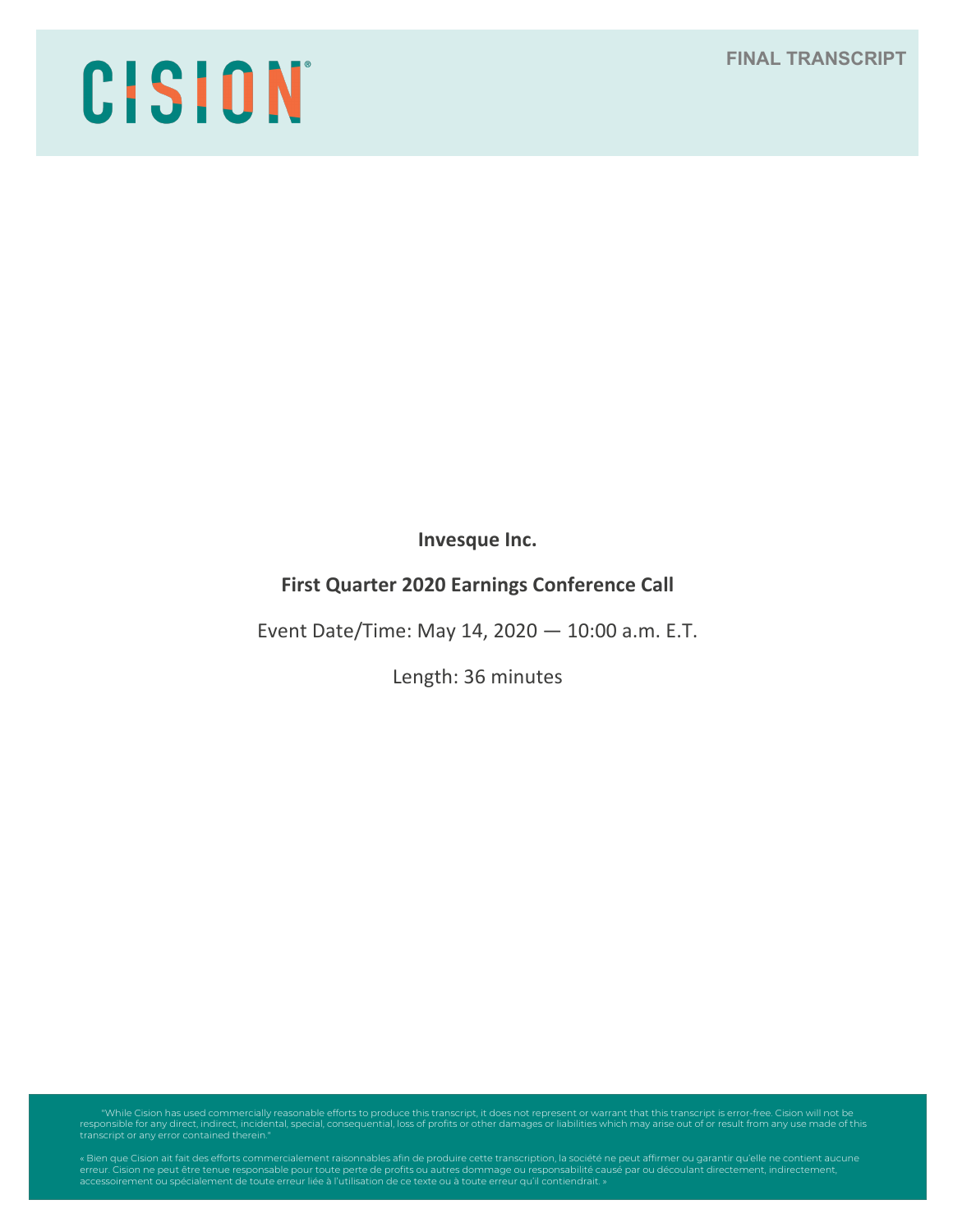## **CORPORATE PARTICIPANTS**

**Scott Higgs** *Invesque Inc. — Chief Financial Officer*

**Scott White** *Invesque Inc. — Chairman and Chief Executive Officer*

**Adlai Chester** *Invesque Inc. — Chief Investment Officer*

## **CONFERENCE CALL PARTICIPANTS**

**Mark Rothschild** *Canaccord — Analyst*

**Troy MacLean** *BMO Capital Markets — Analyst*

**Tal Woolley** *National Bank Financial — Analyst*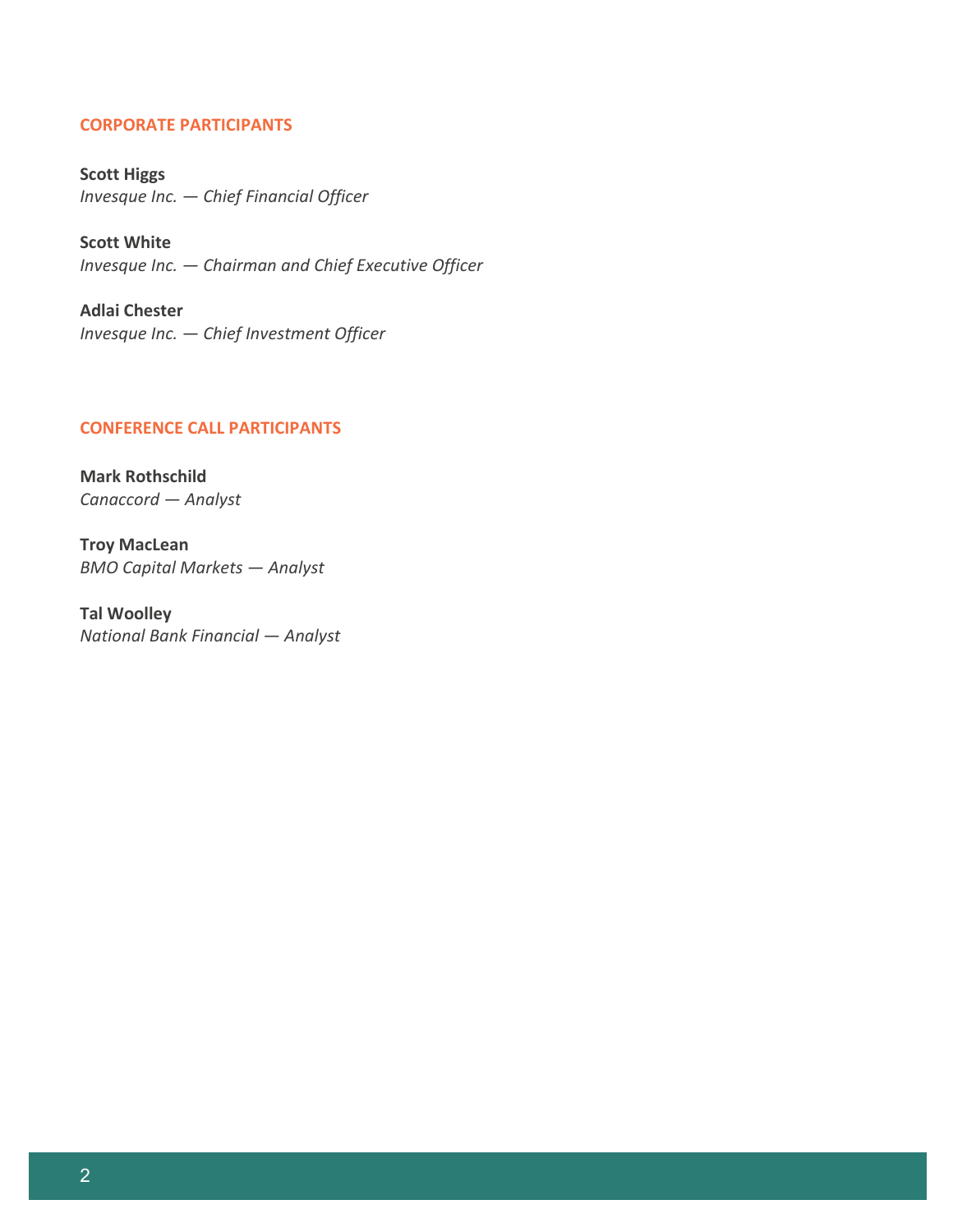#### **PRESENTATION**

#### **Operator**

Good morning, ladies and gentlemen. Welcome to Invesque's first quarter 2020 earnings conference call.

I will now turn the call over to Scott Higgs, Chief Financial Officer. Please go ahead, Mr. Higgs.

**Scott Higgs** — Chief Financial Officer, Invesque Inc.

Thank you, Jody (phon). Good morning, everyone, and thanks for joining the call. With me today are Scott White, our Chairman and CEO; and Adlai Chester, our CIO.

The first quarter 2020 earnings release, financial statements, and MD&A are available on our website, and a replay of this call will be available from 12:45 p.m. Eastern time today until 11:59 p.m. Eastern time on May 21st.

Before we get started, please be reminded that today's call may include forward-looking statements regarding our future operations. Such statements involve known and unknown risks and uncertainties that may cause actual results to differ materially from those expressed or implied today. We have identified such factors in our news release and other public filings.

As we discuss our performance, please bear in mind that all amounts are in US dollars.

With that, I will hand it over to Scott.

**Scott White** — Chairman and Chief Executive Officer, Invesque Inc.

Good morning, everybody. Thank you, all, for joining our first quarter 2020 earnings call. I hope each of you and your family and friends are staying healthy in these truly unique times.

We had a very strong first quarter as the impact of our acquisitions and aggressive portfolio management efforts in 2019 began to flow through our results. As I noted on our last call, portfolio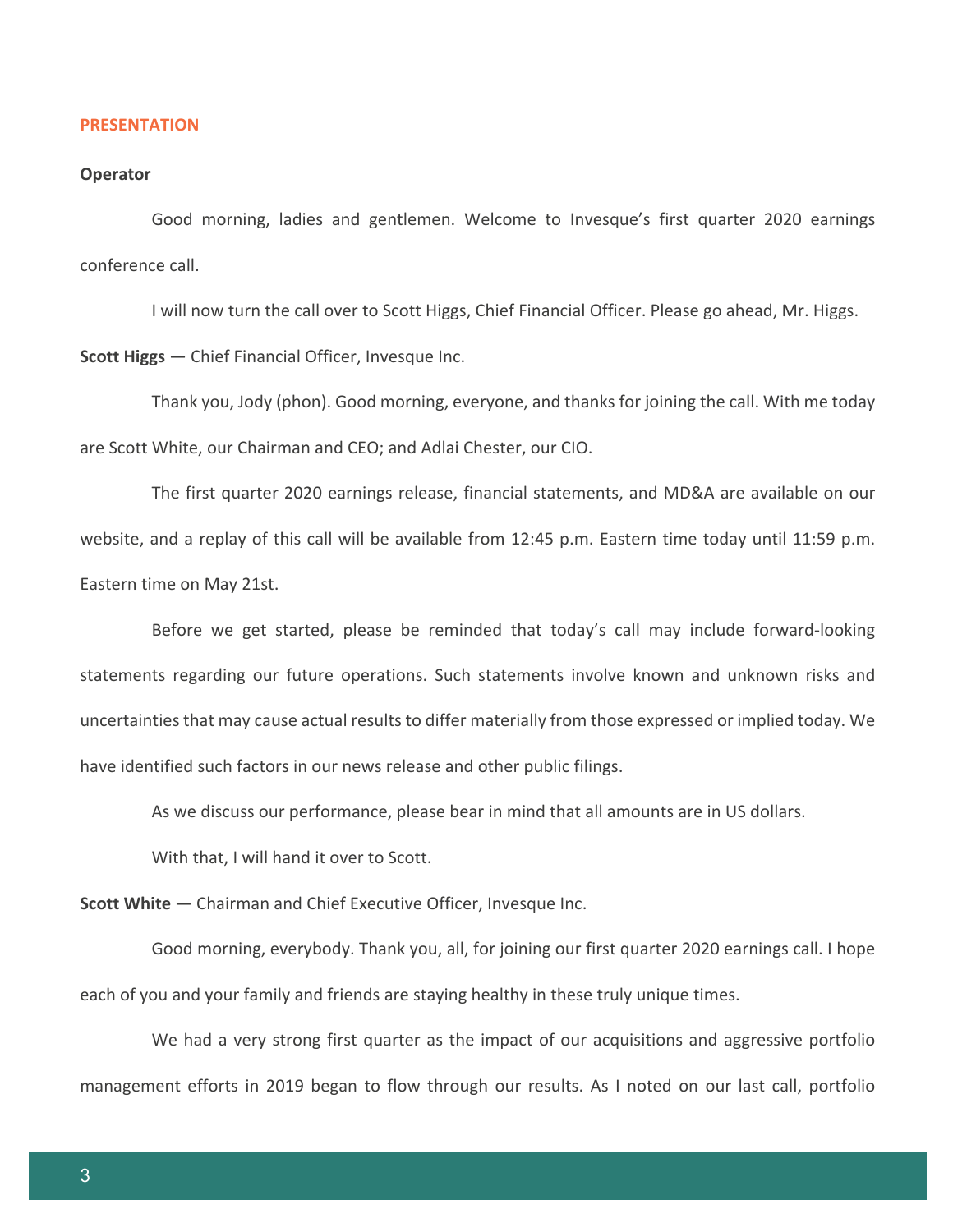management has been and will continue to be a key area of focus in 2020. Our portfolio management plans are a continuation of our strategy of building a world-class portfolio with the right operator in place for each of our communities.

As part of this portfolio management initiative, we also are focused on opportunistically divesting noncore assets to provide us financial flexibility and strengthen the quality of our portfolio.

As you saw in our press release, I am excited to announce that we have successfully closed on a series of transactions underlying our communities previously operated by Royal Senior Living. Last week, we completed the transition of four communities in South Carolina from Royal to Phoenix Senior Living, one of our preferred operating partners in the southeast. We also sold the last two assets that were part of our relationship with Royal. As a result of these transactions, we have no remaining communities in our portfolio operated by Royal.

Like the greenfield transition we announced last year, expanding our relationship with Phoenix in South Carolina assures that we have the right operator in place to maximize performance and value.

Adlai will touch on the specifics of the transaction later in the call. This was another important step in active portfolio management.

Given the rapid changes in the market environment and elevated uncertainty around COVID-19, I'll focus my comments on providing a detailed look into what we're seeing within our portfolio from an operational and financial perspective. I will also touch on the proactive measures we have taken to prepare, should the need arise, to support our operators and assure we have ample liquidity to meet our obligations.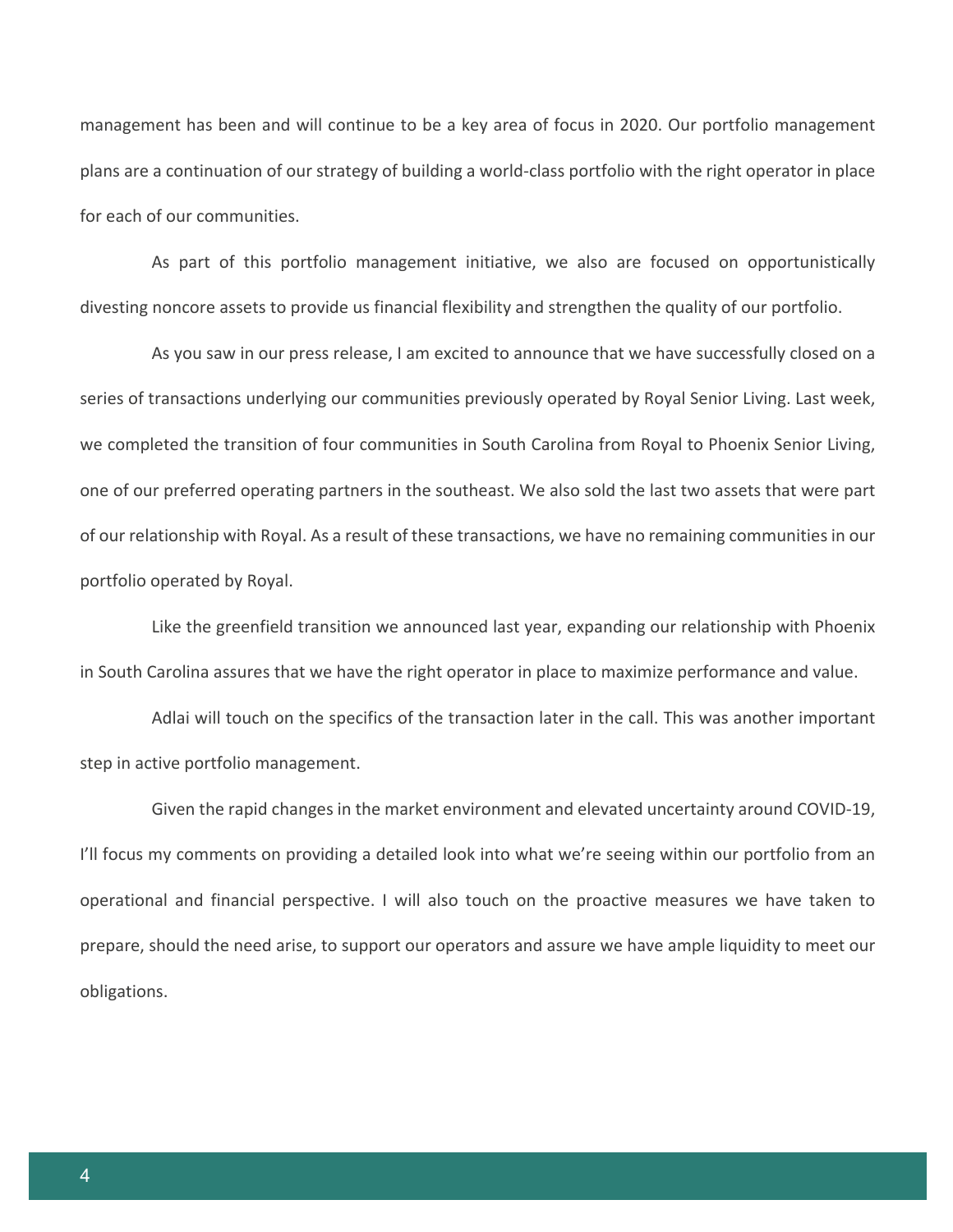The global COVID-19 pandemic has created a very challenging operating environment for the industry, including our operating partners. We are in close contact with all of our operating partners to understand the current and prospective impact of COVID-19 to our properties.

As of May 8th, we're very fortunate to report that only 40 of our 108 seniors housing and skilled nursing properties have been directly impacted by COVID-19 based on positive test results for either residents or staff members. The degree to which COVID-19 has impacted each facility ranges widely, including five communities which have only seen employees test positive for COVID-19.

As of May 8th, we have 560 total residents across our portfolio of approximately 11,000 beds who have tested positive for COVID-19 and are being treated and quarantined. While one case is too many, we're pleased with the ability of our operators to contain the spread of this highly contagious coronavirus.

As you are aware, we acquired an operating company last year. Only one of the 34 communities operated by that operator, Commonwealth Senior Living, has observed a resident testing positive for COVID-19. With that said, there are currently no active cases we're aware of among Commonwealth residents.

Commonwealth is our captive seniors housing and operating company and represents almost 25 percent of our forward NOI. Our ownership of Commonwealth provides us unique insight into the policies and procedures that sophisticated operators are putting into place.

Commonwealth has mandated quarantine periods for all new move-ins, any residents returning from an overnight stay out of the community. The quarantine period lasts until the resident can obtain a negative COVID-19 test result or up to 14 days.

5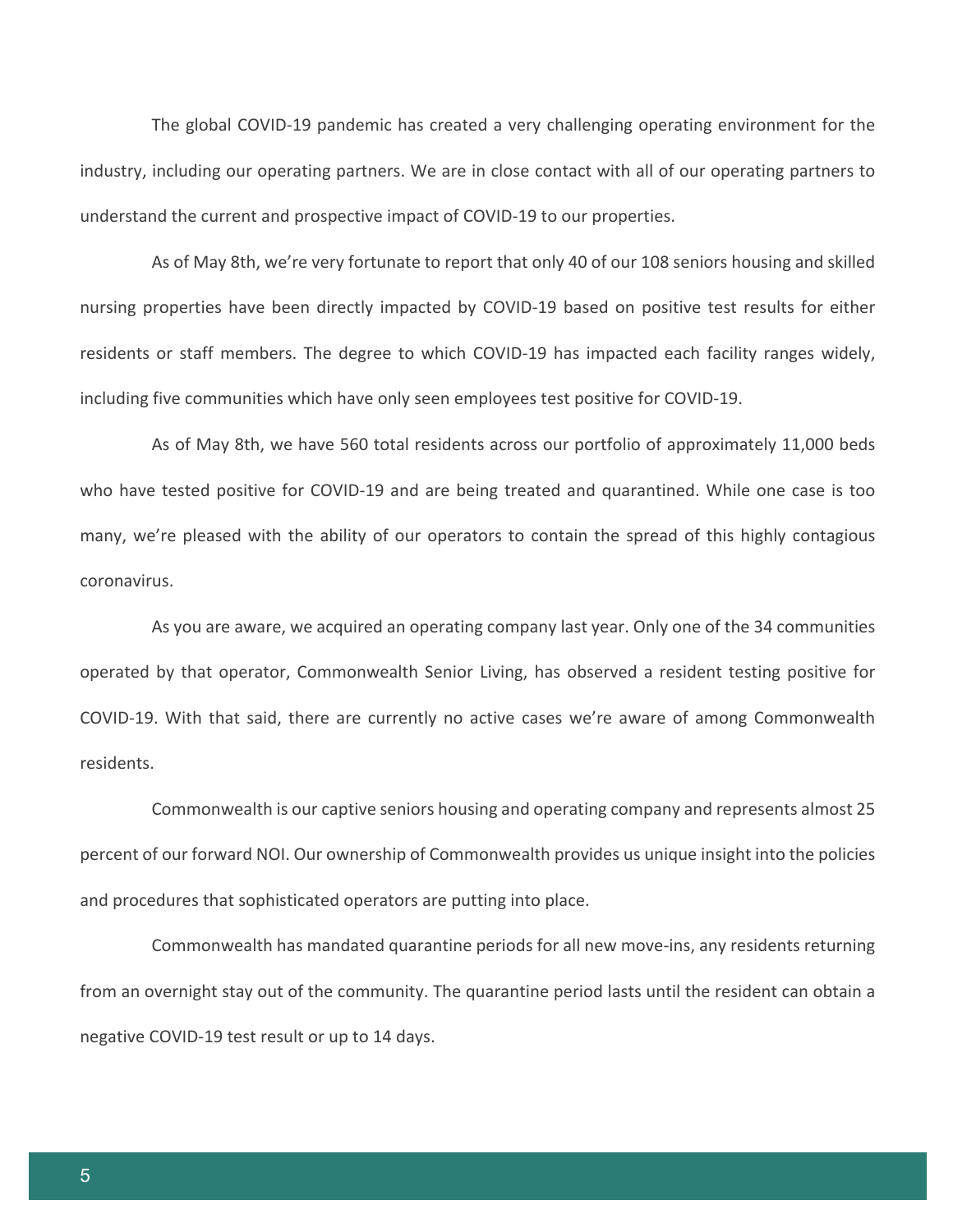Commonwealth can perform in-house testing at the majority of its communities and they are continuously testing residents returning from the hospital or skilled nursing, new move-ins, and residents and associates as appropriate who have symptoms. Access to in-house testing has helped minimize the quarantine period that is required.

In early March, Commonwealth created a COVID-19 task force that has been working diligently to monitor CDC and local health department guidelines to design policies and procedures for all team members to follow in the event of positive cases in the communities.

This task force continues to work to secure sufficient PPE for all the Commonwealth operating communities. Commonwealth's procurement efforts to date have allowed for a sufficient stockpile of PPE that will be delivered directly to any communities that have positive COVID-19 cases. Commonwealth has invested approximately \$600,000 to date of COVID-19-related expenditures, which include recognition initiatives.

Ownership of the Commonwealth platform also allows us to analyze real-time financial and census impacts that COVID-19 is having on our business.

In the first quarter, occupancy dropped by 110 basis points to approximately 79 percent on our 30-asset portfolio managed by Commonwealth. Most of this decline occurred at the end of February and throughout March as the COVID-19 pandemic began to spread across the United States. As of May 8th, occupancy has dropped another 180 basis points since the end of the first quarter to approximately 77 percent.

Commonwealth continues to follow CDC and state-recommended protocols by limiting all visits to only essential health care providers. This has led to a material slowdown in move-ins and site tours.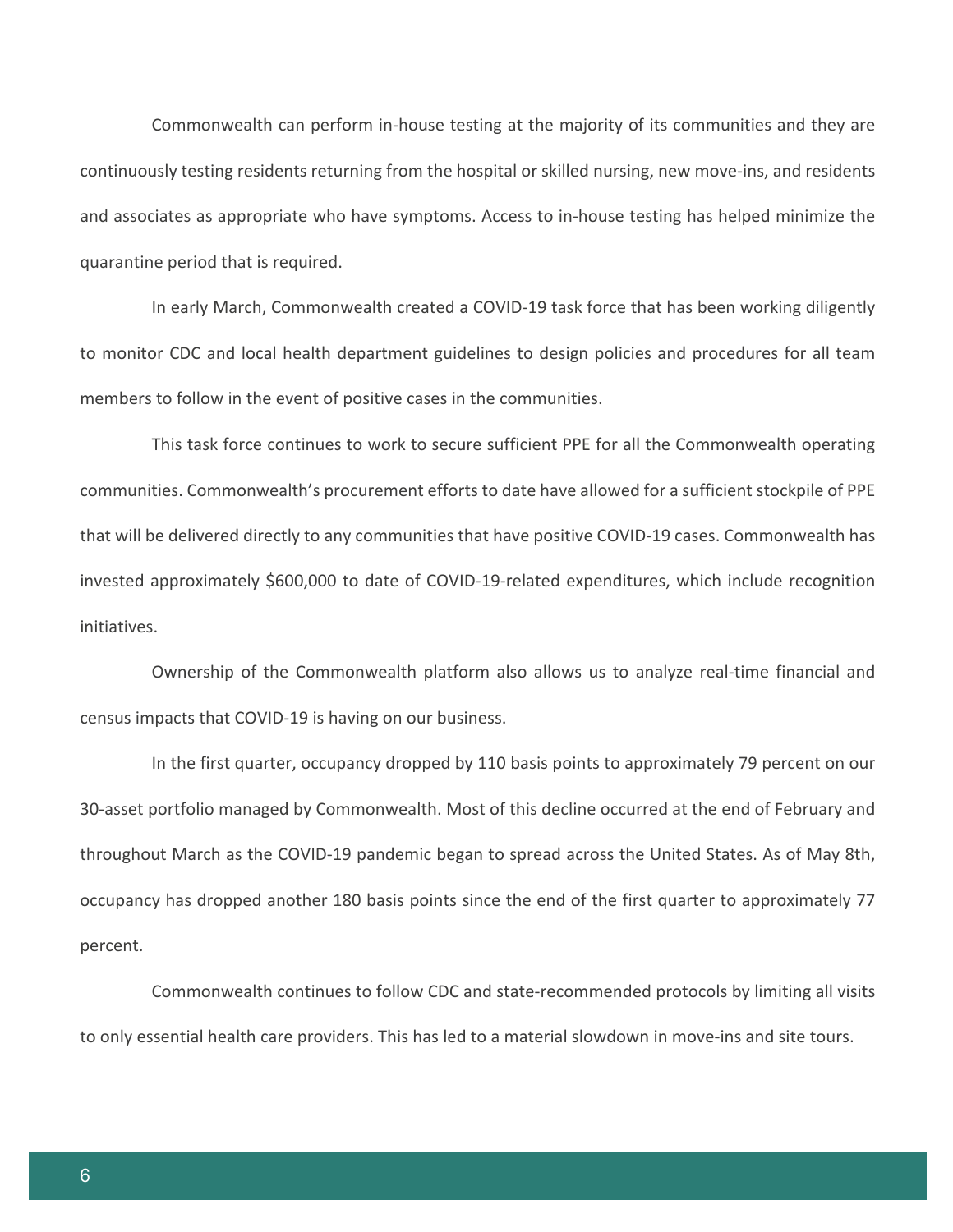As of today, about 30 states have initiated some level of reopening and many others are planning for it. In all reopening scenarios, senior living communities are in the last planned phase. We continue to have active discussions with the Commonwealth team on what a phased reopening may look like, but we anticipate at least several more weeks of restrictions, given the high-risk nature of the age group we serve.

While this will continue to impact occupancy levels and elevate expenses in the near term, it is important that Commonwealth follow all the procedures, protocols, and restrictions that have allowed their communities to remain virtually COVID-free up until today.

We're very proud of the efforts of the Commonwealth team to protect the health and safety of all of our caregivers and residents. It is truly astonishing to have only one confirmed case amount almost 2,200 residents.

Combining this real-time data from Commonwealth and with data from our other operators, we acted swiftly and decisively to strengthen our liquidity position. While we have not seen any meaningful impacts to our cash flow, we believe it is imprudent (sic) [prudent] to preserve as much cash as we can, given the uncertainty in the market.

As Scott Higgs will touch on later in the call, the proactive measures we took to preserve cash include suspending the dividend from April 1st until further notice to all common shareholders, reducing our corporate workforce by over 25 percent, curtailing executive and firm-wide compensation, and deferring nonessential CapEx. These were all difficult decisions we do not take lightly, but ones that we believe are in the best long-term interests of our shareholders. I am confident that we have the appropriate liquidity and balance sheet strength to navigate the current uncertainty.

There's no doubt that the macroeconomic backdrop will create a difficult environment for us in the near term. While sentiment towards seniors' housing and skilled nursing is expected to remain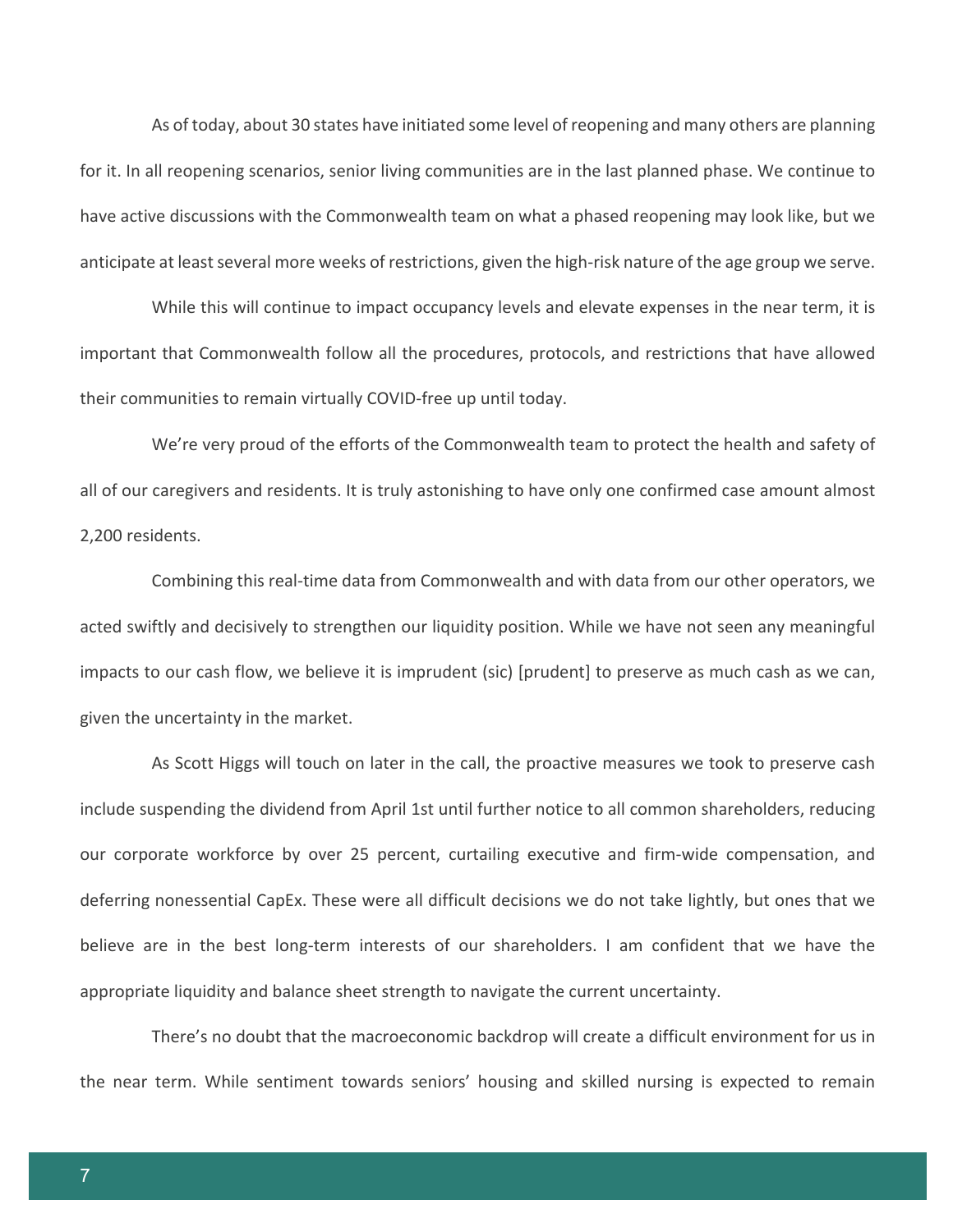challenging in the short term, our management team has an eye towards the long-term effects the current environment may have on the industry.

There will be potential positives and negatives for the industry when we look back at COVID years from now. On the positive side, we're closely monitoring the impact of current and future governmental assistance to the industry, the impact of pent-up demand from delayed elective surgeries, the potential for a psychological shift as it relates to social isolation among seniors who had chosen to stay at home, and the potential for increased asset values for newer buildings with private rooms like those in our portfolio.

On the negative side, we're closely monitoring the duration and depth of declining occupancy levels and the continued impact of elevated costs around PPE and labour.

With all that said, this time has allowed us to step back and reassess where we're going and to further streamline our operations. I truly believe Invesque will come out of this stronger as we've made some very hard decisions to strengthen our financial position.

Before I turn the call over, I want to take a moment to thank all of the staff, caregivers, medical professionals, and other service providers in not only our communities, but all around the world.

While we operate in a competitive business, we share one common goal with all our colleagues and competitors in these times, assuring the staff and residents in the facilities are in a safe, loving, and healthy environment. This would not be possible without all those who are risking their own safety to protect the most fragile and those in need. Again, we thank you all.

With that, I'll pass it to Scott Higgs.

#### **Scott Higgs**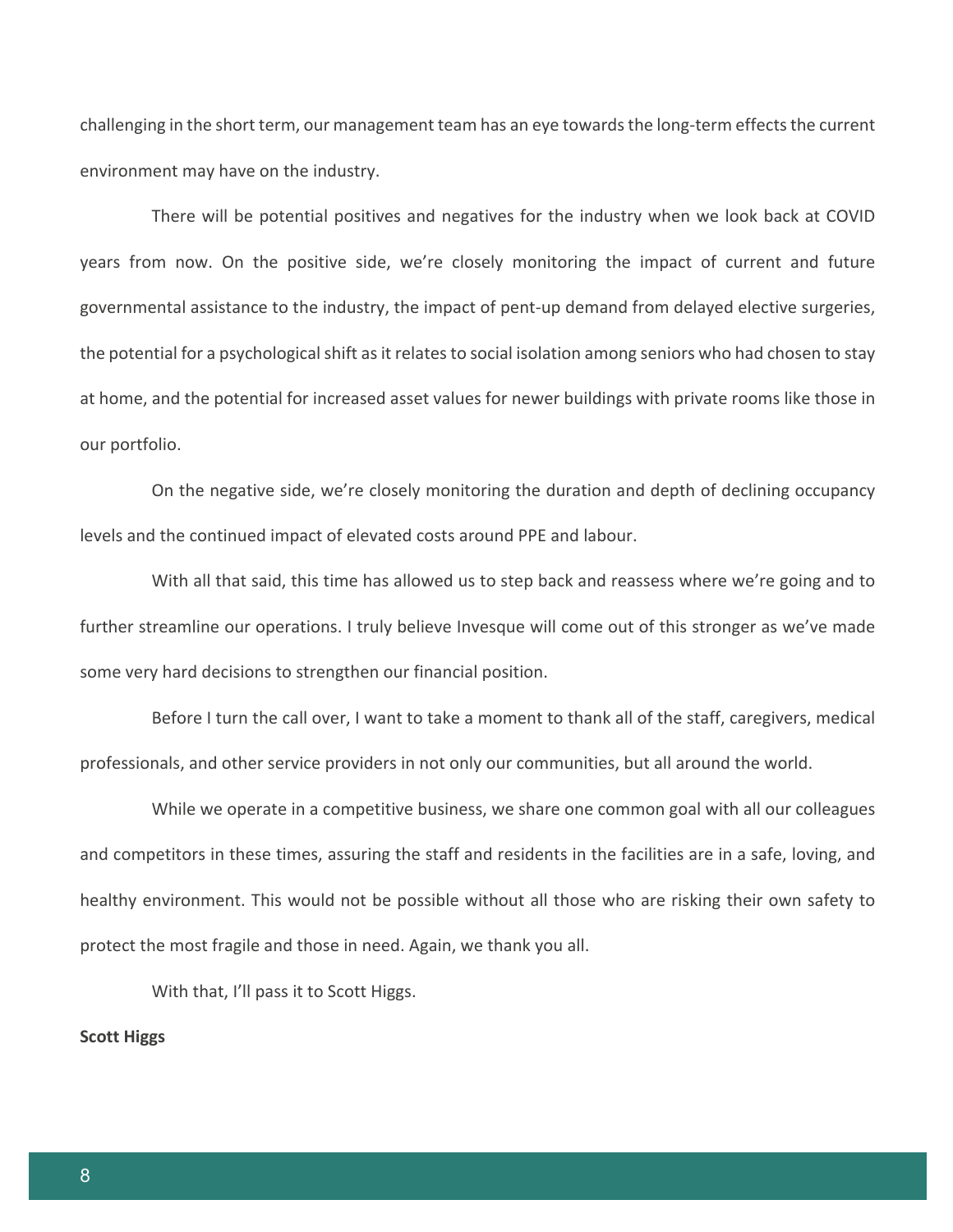Thank you, Scott. For the quarter ending March 31st, FFO was \$0.25 per share and AFFO was \$0.21 per share.

As Scott noted earlier in the call, we announced a series of initiatives in April to strengthen our liquidity position and preserve cash in this truly unprecedented time. While we have not yet seen dramatic impacts to our cash flow, our properties provide care for the aging demographic, which is the highest-risk age group. It is a challenging environment for our operators, and we expect COVID-19 to elevate expenses and have negative effects on occupancy in the near term.

To stay ahead of the curve and maintain flexibility, we announced the suspension of the dividend to all common shareholders as of April 1st until further notice. The suspension of the dividend to common shareholders results in approximately \$41 million of gross cash preserved on an annual basis.

To further enhance our liquidity position, we have taken immediate cost-reduction measures, including the suspension of executive team cash bonuses, personnel cutbacks, and other G&A reduction.

While the Company is complying with shelter-in-place orders, this has had the natural effect of reducing utilization of office space, travel, and other corporate-level expenses. All of these cost-cutting measures are anticipated to result in approximately 2.5 million to \$3 million of cost savings in 2020. We have also curtailed and deferred nonessential capital expenditures, which will result in an additional 2.5 million to \$3 million in cash saved.

Finally, in April, we drew down the remaining availability on our line of credit to maximize our liquidity position.

We continue to analyze additional liquidity measures, including the possible sale of noncore assets.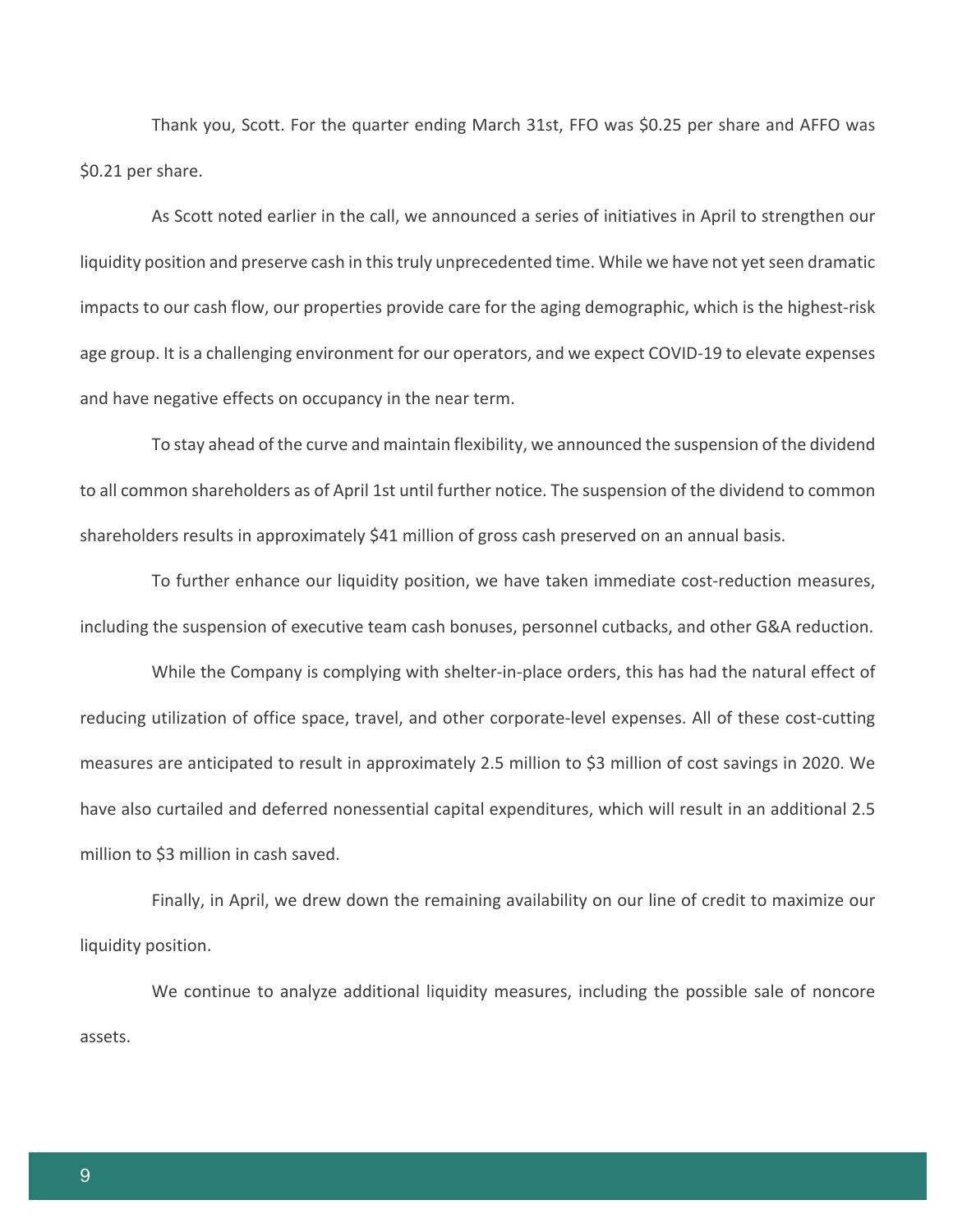With the refinancing of the loan underlying the ex-Royal portfolio, we have dealt with the majority of our 2020 current obligations. The remaining current obligations contain company-controlled extension options at no cost. Assuming we exercise our extension options, we have roughly 1 percent of our total debt maturing over the next 12 months and approximately 9 percent of our total debt rolling over the next 24 months.

We continue to be out in front of and in constant communication with our lenders. With our enhanced liquidity position due to the proactive measures we took during the first five months of the year, we are confident that we are in a strong financial position to weather this difficult environment.

Given the uncertainty in the marketplace, I want to spend a few moments on our April rental revenue collection. As indicated in our press release, we collected approximately 88 percent of our rental revenue for the month of April across our portfolio.

Breaking this down a bit further, our collections in our consolidated shop portfolio was approximately 99 percent, collections in our MOB portfolio was approximately 96 percent, and collection on our triple-net portfolio was approximately 74 percent.

As of today, our May rental revenue collections remain in line with April. In terms of rent deferrals, we have granted only one operator in our portfolio a rent deferral of 25 percent for the month of May. We are also in active discussions with one of our operating partners to find a mutually beneficial solution that works for both sides.

With that, I will pass it over to Adlai to discuss our portfolio performance and investment activity. **Adlai Chester** — Chief Investment Officer, Invesque Inc.

Thanks, Scott. As of December 31st, the performance of our stabilized portfolio remained consistent with previous quarters in terms of coverage ratios and occupancies.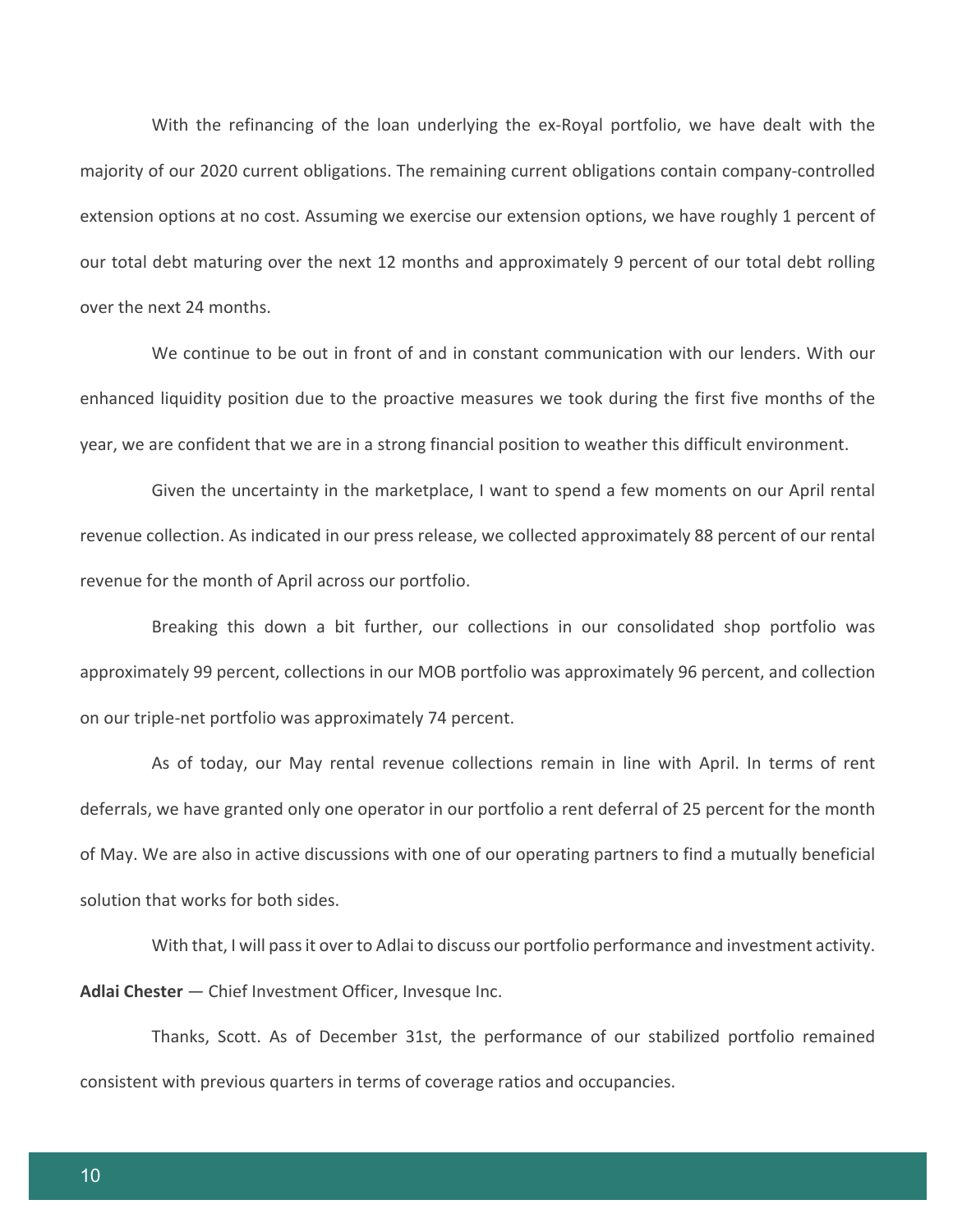As Scott mentioned earlier in the call, we are excited to announce that we have successfully closed on a series of transactions underlying our communities previously operated by Royal Senior Living. Last week, we completed the transition of four senior housing communities in South Carolina that were previously part of the Invesque Royal JV to Phoenix, one of our preferred operating partners in the southeast. These four communities were combined with the two other communities that Phoenix already operated in our portfolio into a 90/10 joint venture between Invesque and Phoenix.

Phoenix's co-investment validates the current valuation of the properties and aligns the interests of Phoenix and Invesque in the operations of the portfolio.

Phoenix now operates 45 communities throughout the southeast and is one of the largest providers in South Carolina with 13 communities under management. We are confident that Phoenix will drive performance by implementing their operational expertise and creating synergies with the other communities they currently operate in South Carolina.

As part of the transition, we successfully refinanced the debt on the portfolio at favourable terms. As Scott Higgs noted earlier, this refinancing was important as it addressed one of our largest maturities in 2020. I am particularly proud of our team's execution on this front, given that visitors were not allowed to the communities and we had to find new ways to conduct due diligence with our partners at Phoenix and Synovus Bank.

In addition to the transition and refinance mentioned above, Royal acquired Invesque's 65 percent ownership interest in the Eatonton, Georgia community and now fully owns and operates that asset.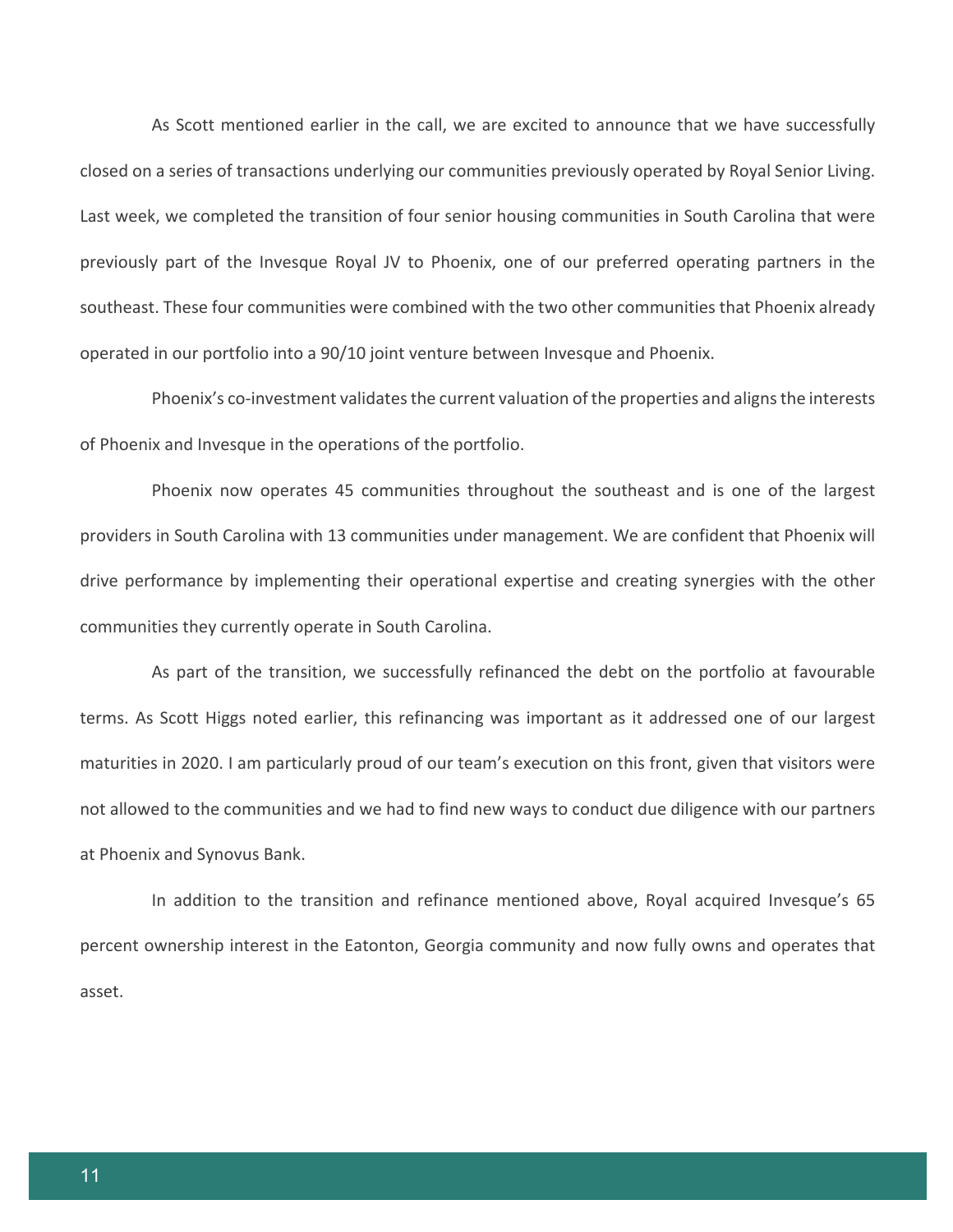The final asset in the portfolio we had with Royal, Hudson Manor, was sold to a third party earlier this week. Proceeds from the sale of the properties and minority interests will initially be used to enhance our liquidity position and then possibly to delever by paying down the balance on our credit facility.

Expanding our relationship with Phoenix further showcases our approach to streamlining of our portfolio with our stable of preferred operating partners. As we did last year with Commonwealth and Heritage, we continue to look for ways to continue to streamline the overall portfolio and enhance operations. We will continue to work with these preferred operating partners to manage communities where they can capitalize on efficiencies and economies of scale.

There will be much more to do in the coming months from a portfolio management perspective. Key areas of focus for the rest of the year will be on our medical office portfolio, our senior housing operating investments, and evaluating opportunities to repurpose buildings for different services such as converting units to memory care. We will continue to focus on enhancing the value of our current portfolio through these portfolio management initiatives.

Regarding future transaction activity, acquisition and development opportunities have substantially slowed in the market. We are not surprised by this. As Scott highlighted in his commentary to start this call, there is tremendous uncertainty about the impact of COVID-19 on the industries in which we invest. Many of the largest dealmakers have decided that it is best to monitor the changing environment and evaluate those impacts on the market in the future rather than try to structure around this uncertainty.

We intend to take a similar approach. Any transactions that we may pursue over the near term will be limited to relationships with existing operators, and we will focus on strengthening those relationships with stable communities.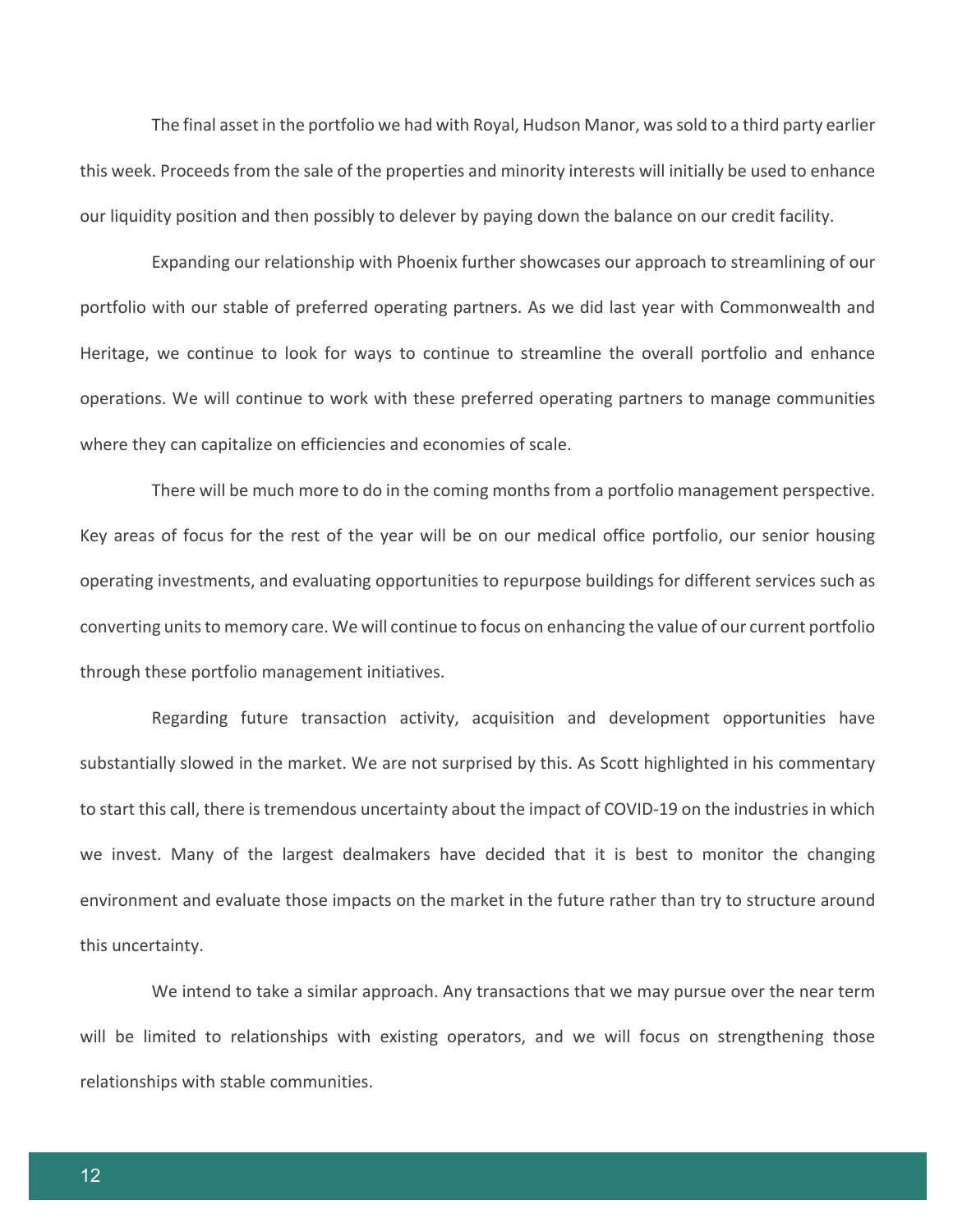I would like to thank everyone for joining this call, and we will now open the line for your questions.

#### **Q&A**

## **Operator**

Thank you. As a reminder, to ask a question, you will need to press \*, 1 on your telephone. To withdraw your question, press the # key. Please stand by while we compile the Q&A roster.

And our first question comes from the line of Mark Rothschild of Canaccord. Please go ahead. Your line is open.

## **Mark Rothschild** — Canaccord

Thanks. And good morning, guys. Scott, in your remarks you said that you expect Invesque to come out stronger following this on the steps you're taking. Can you maybe clarify a little bit more about what you mean in regards to do you mean with regard to NOI or cash flow as far as on the recovery you expect cash flow would be even stronger? Or are you talking about just as an organization? Do you mean operationally?

#### **Adlai Chester**

Well, thanks for the question. This is Adlai. What Scott was referencing is, I think, a couple things.

## **Scott White**

Sorry about that.

## **Adlai Chester**

But the first one is that we cut G&A substantially. So from that standpoint, we would expect that to improve the overall earnings. We also believe that our operators are putting in places that once again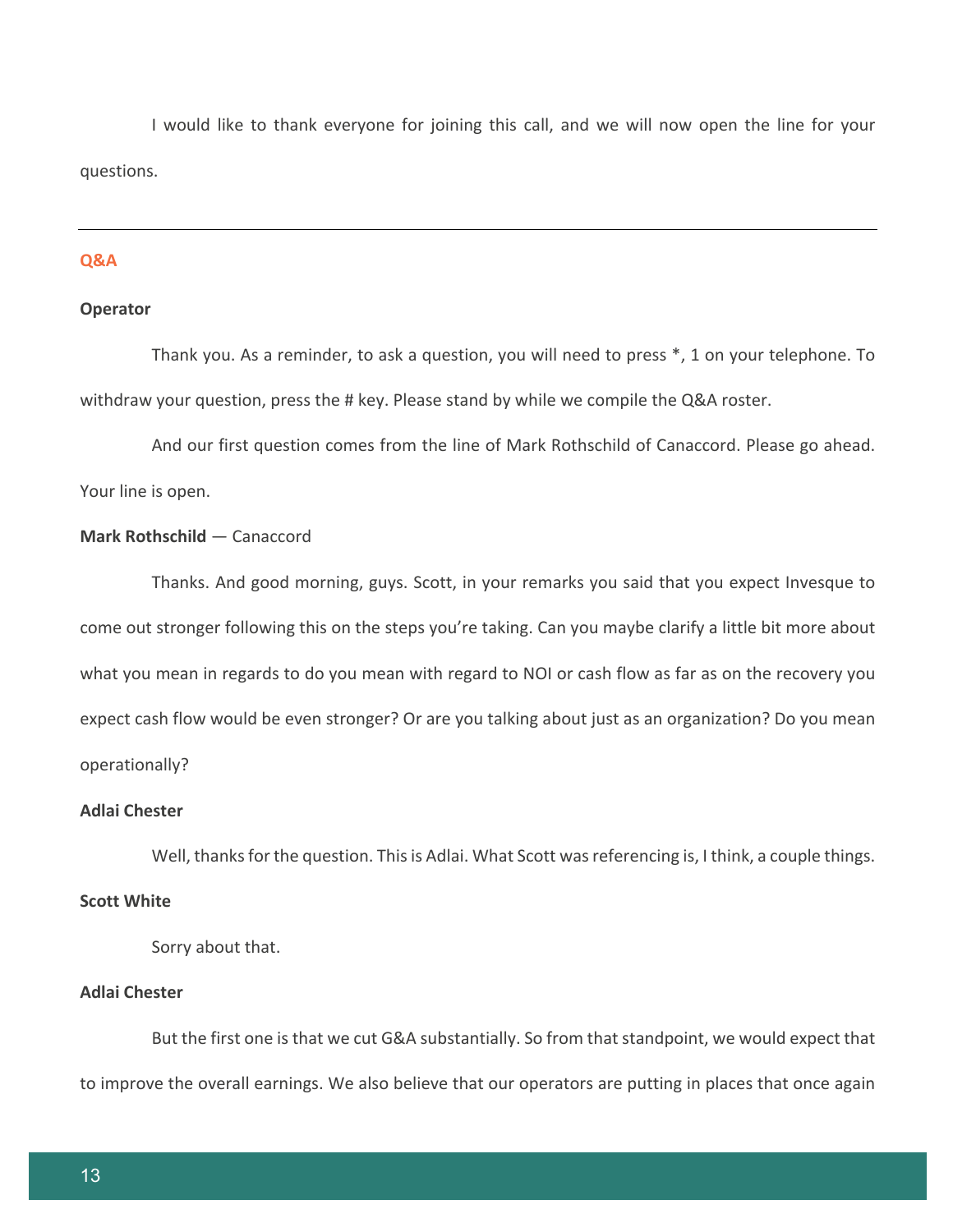it's not necessarily going to be in the short term, but over the long term is going to enhance their ability. They also have adjusted G&A where appropriate and are coming up with different ways to market to the ultimate residents of those communities. So we do believe it'll be strong from that standpoint.

And then the last point, I think, and you referenced it, the organization as a whole and the way we've gone about business during this time and the connection we've made with the operators is enhancing those relationships.

So I do think in the short term I think it'd be naive for us to think that we are going to say an improvement in NOI coming right out of this, but we do believe over the long term that is absolutely possible.

## **Mark Rothschild**

Okay. Great. And maybe digging a little bit into the NOI and occupancy based on numbers for the quarter, is it possible to let us know what are your current occupancy levels in the different asset classes? And maybe what are your expectations for that over the next few quarters?

## **Scott White**

Yeah. Sorry about that. I was on mute before. So in terms of expectation over the next few quarters, I think it's really just difficult to determine, Mark, in terms of how long this is going to continue. And it's a quite an uncertainty that we're navigating around and part of what we talked about in terms of building a cash cushion because we're just not sure.

Is it possible that this turns around over the next two, three, four months? Yeah. It's possible. At which point in time then we'd expect the pickup later in the year as it relates to occupancies, particularly as you look at parts of the portfolio. For example, let's talk about seniors housing.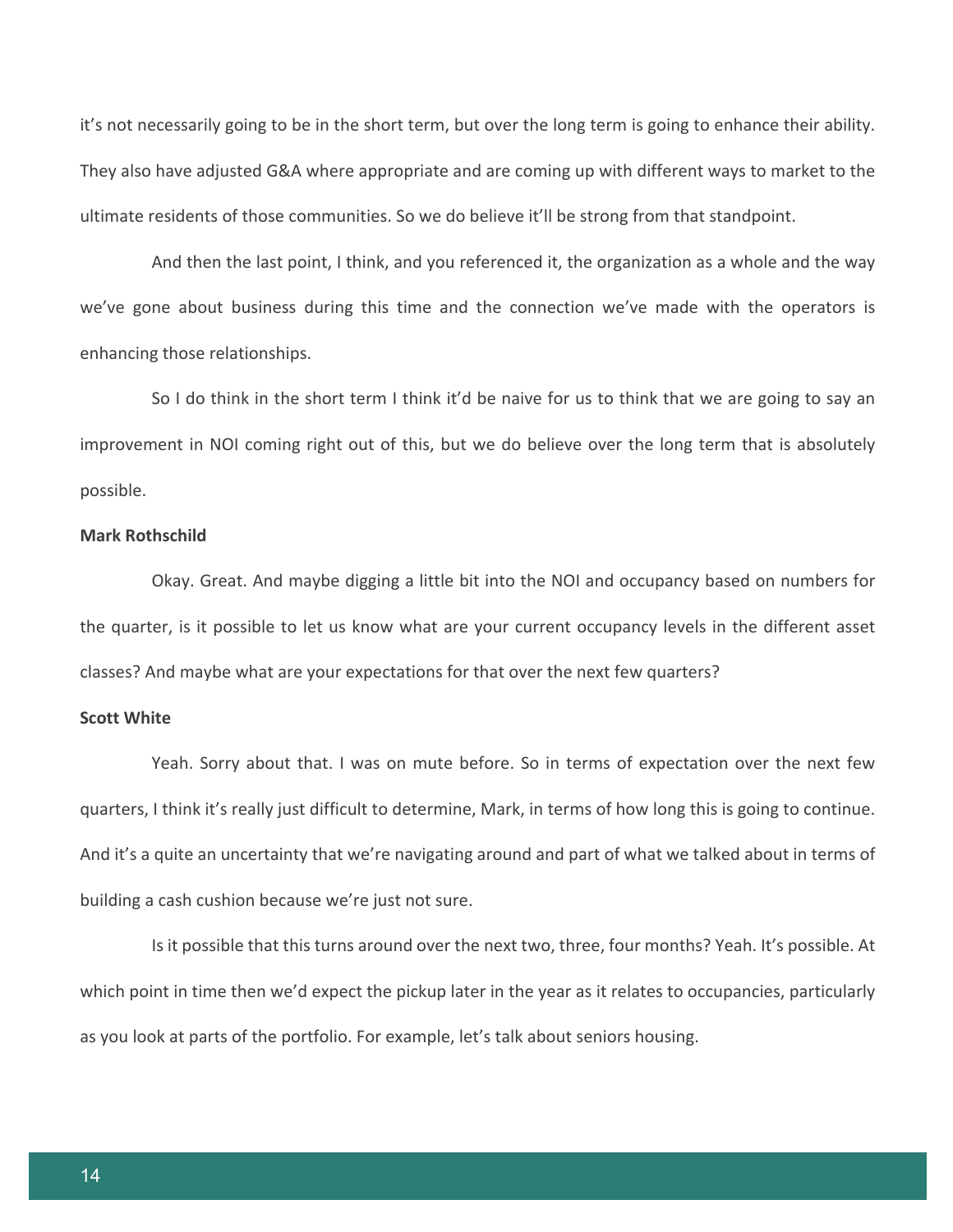So seniors housing requires generally a tour of the facility or multiple tours of the facility. And in the current environment, no one is touring. And as such, it's very difficult to maintain occupancy.

Once some of those restrictions are lifted, and it's anybody's guess as to when exactly those restrictions will be lifted, that's when you start to rebuild your lost occupancy, so to speak, as it relates to seniors housing.

As you pivot and talk specifically about skilled nursing, we bifurcate that into the two areas when you think about it. You have your longer-term residents that we haven't seen much of a decline in occupancy associated with yet. It's the short stay, those that are coming in off of elective surgeries that we really see the decline in occupancies with what's going on in the current environment. So essentially all elective surgeries have been cancelled.

With that said, over the last couple of weeks regionally some of those restrictions have been lifted and people are slowly returning. Now even though the restrictions are lifted, there's a psychological impact of how many people were running for elective surgeries in the current COVID crisis.

With all that said, elective surgeries tend not to go away. They tend to become pent-up demand. If you needed a knee replacement prior to COVID, highly likely you're still going to need it afterwards. So we actually fundamentally believe that later in the year, although it's very difficult to pick a quarter or a month, that we're going to see a reasonable increase maybe well above where we were before this started in occupancies to make up for the lost demand associated with elective surgeries.

#### **Mark Rothschild**

Okay. Great. Thank you very much.

## **Scott White**

Thanks so much.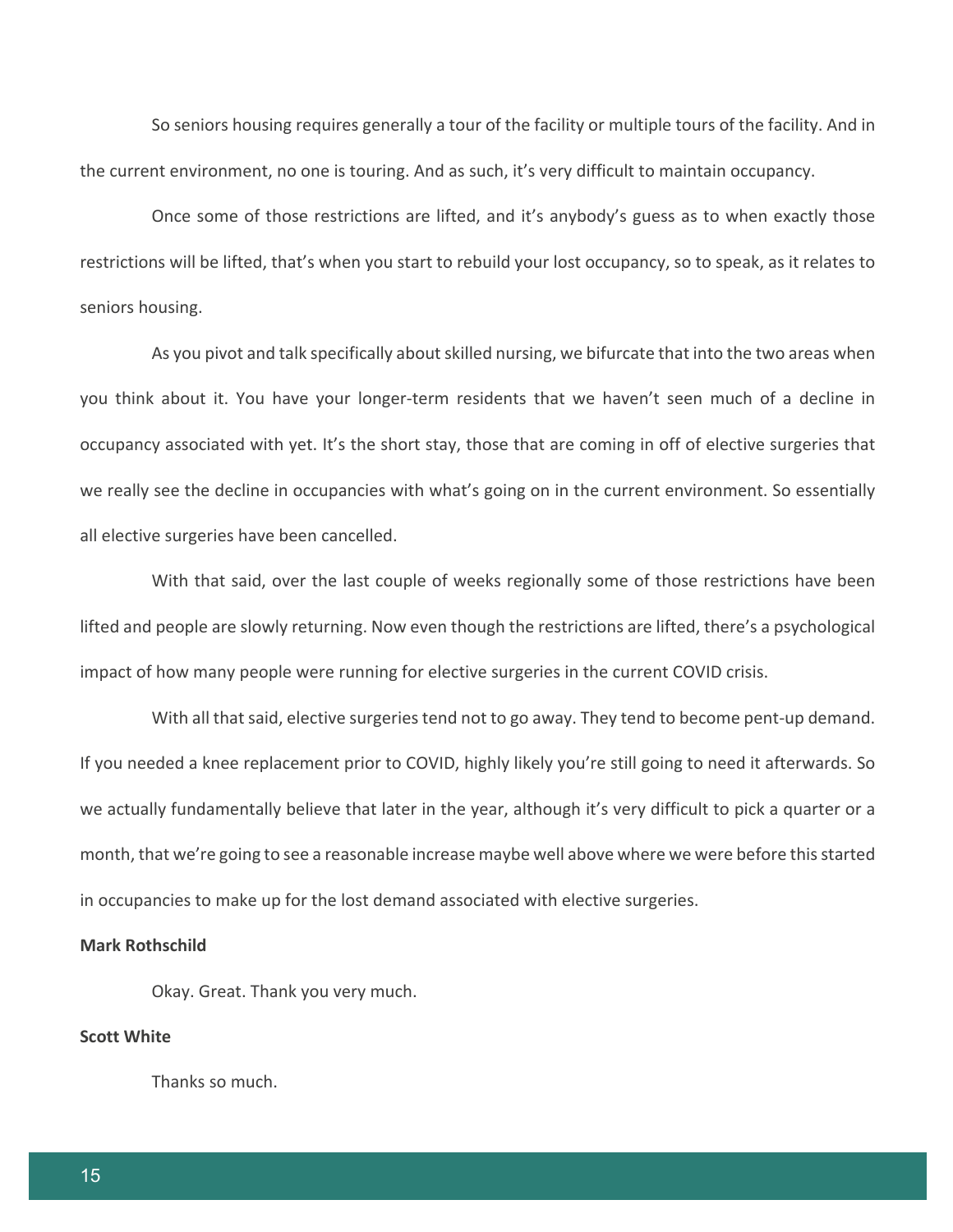#### **Operator**

And our next question comes from the line of Troy MacLean of BMO Capital Markets. Please go ahead. Your line is open.

#### **Troy MacLean** — BMO Capital Markets

Good morning. Thank you very much. Just curious on the provision for losses in the loan receivables was up in the quarter for both the wholly owned and the JV portfolio. Can you give any colour on that? I was kind of curious is what drove that and was any of that related to COVID?

#### **Scott Higgs**

Troy, hey. It's Scott Higgs. Hey. Yeah. Basically how I would categorize that is it's just as we go through our risk assessment on collectability and valuation of those loans, it's an evaluation of the forward-looking environment. And certainly, the environment at the end of the Q1 was different than it was in Q4.

So I think it's an assessment of the risk associated there. And certainly, COVID played into how we evaluate the risk on the go-forward in terms of the collectability and the valuation there.

#### **Troy MacLean**

So just given the uncertainty, we can probably expect another write-down for Q2. Would that be a fair comment?

#### **Scott Higgs**

I'm not sure necessarily. I mean, I think fact and circumstances will dictate, right? But it's certainly possible. But I wouldn't say that it's a certainty.

#### **Troy MacLean**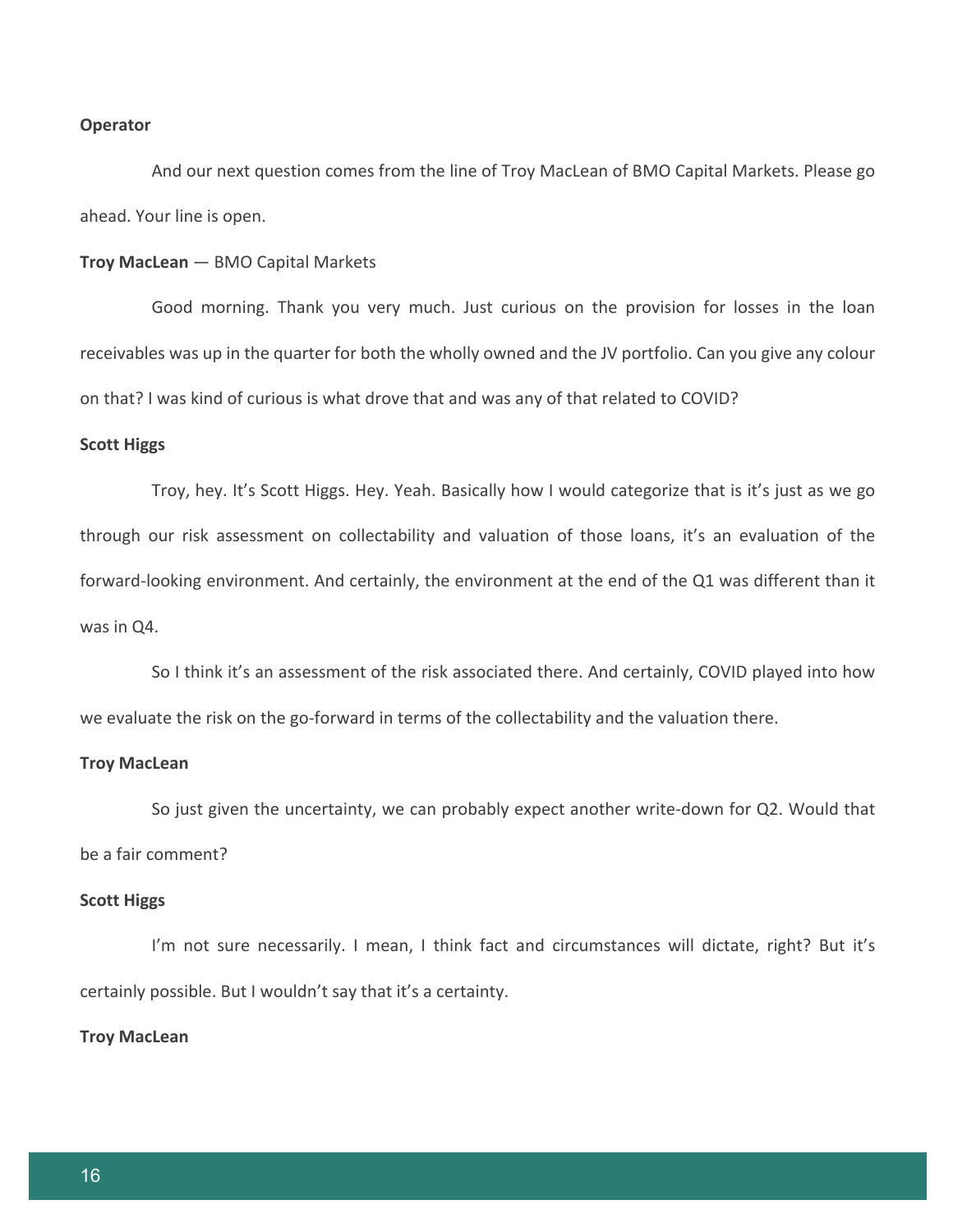And then just the write-down was lower in the JV portfolio, which surprised me because it was smaller than … it's smaller than the wholly owned. So with specific to the JV, was there anything there that—or what was specific to the JV that made you want to take the (unintelligible) now?

#### **Scott Higgs**

It really relates to just the operations underlying the properties for which—or the evaporations for those facilities to which those loans relate to and the risk associated with them. So it's really not JV versus wholly owned specifically. It's property and counterparty specific.

#### **Troy MacLean**

You mentioned in your comments you had one rent deferral with one tenant and talking to another tenant. Was the negotiation with the second tenant, was that out of a rent deferral or was it a change in the rent level or like an operator loan? What was the negotiation kind of broadly speaking focused on?

### **Scott White**

Let me try. It's Scott. So that is an ongoing discussion and one that I probably don't want to comment on yet until we come to a resolution and a conclusion. I think that's probably the best way to address that right now.

#### **Troy MacLean**

Yeah. That's fair. And then on the cost savings on the CapEx and on the cuts you made, is it fair to look at that being even over the next three quarters? Or like when do those measures come into Q2?

## **Scott Higgs**

Yeah. Troy, it's Scott again. I think evenly over the next three quarters of the year is a fair way to model that in.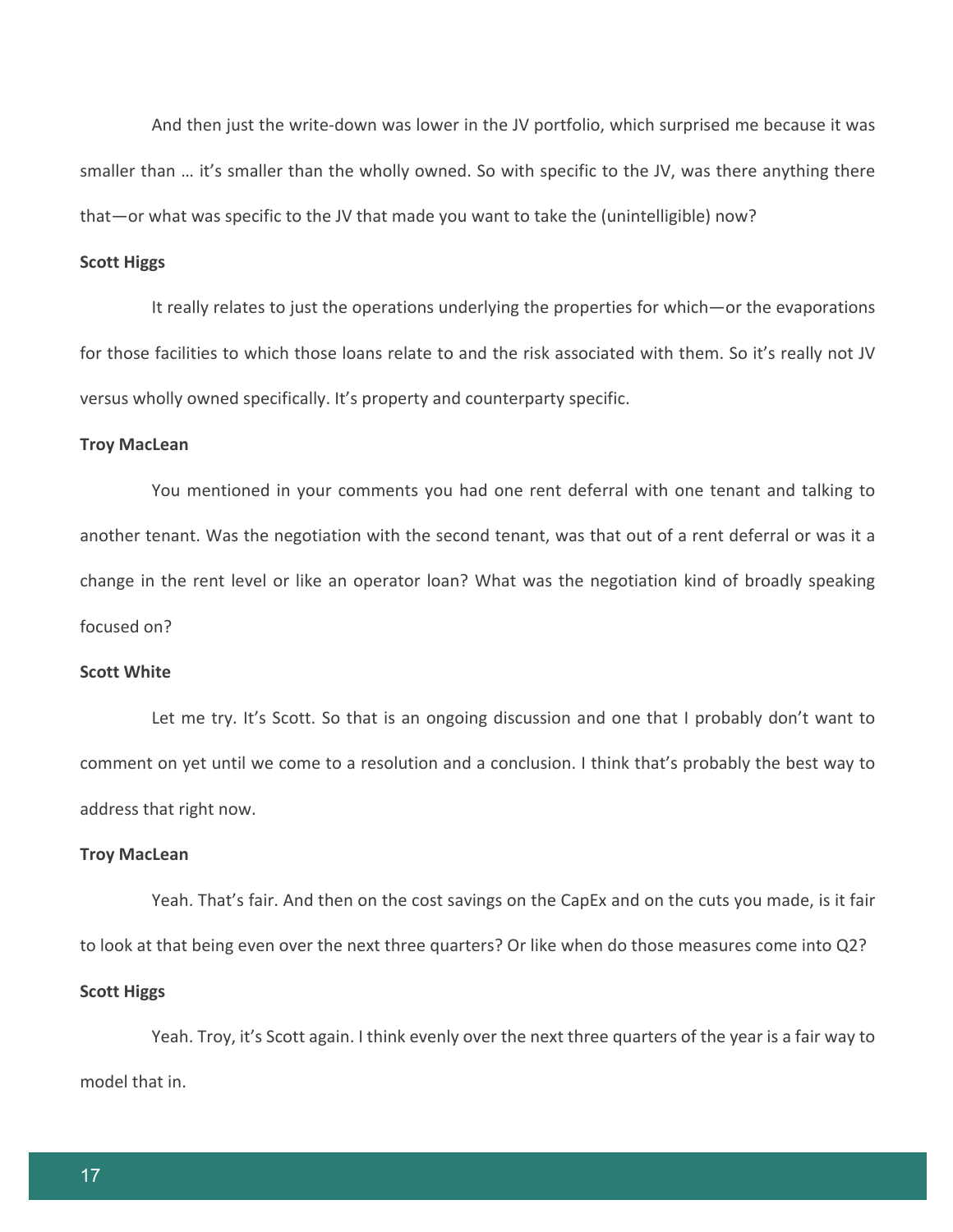#### **Troy MacLean**

And then just on the shop portfolio, how much flexibility—if occupancy were to in some of the scenarios that you talked about, if we were to see occupancy come down, how much flexibility is there to lower operating costs at the portfolio? Just kind of curious about how operating leverage look like in a declining occupancy environment.

#### **Scott White**

Yeah. Troy, it's challenging, to be very honest, especially in the current environment because while sometimes you have some levers you can pull to reduce costs and everyone is focused on that, you also have to remember that there are enhanced costs associated with the PPE and labour costs.

So I think in the short term, and it's very hard to define short term, it's sort of the same way I answered Mark's question. And I'm not trying to avoid it. I just don't have a crystal ball. But in the short term, whether it's one, three, six, nine months, it's going to be challenging to reduce expenses at the operators.

We're obviously working with them and we're trying to preserve cash flow. One of the things we talked about is curtailing nonessential CapEx as a way to preserve cash flow. But in terms of day-to-day operating expenses, I actually would expect the opposite.

#### **Troy MacLean**

And then in your comments on portfolio management you talked about converting some of your capacity to more memory care. Is that expensive to convert? Or is it more just—or just, yeah, how expensive is it to convert a bed to a memory care bed? Is there a big expense there?

## **Scott White**

Adlai, you want to take that one?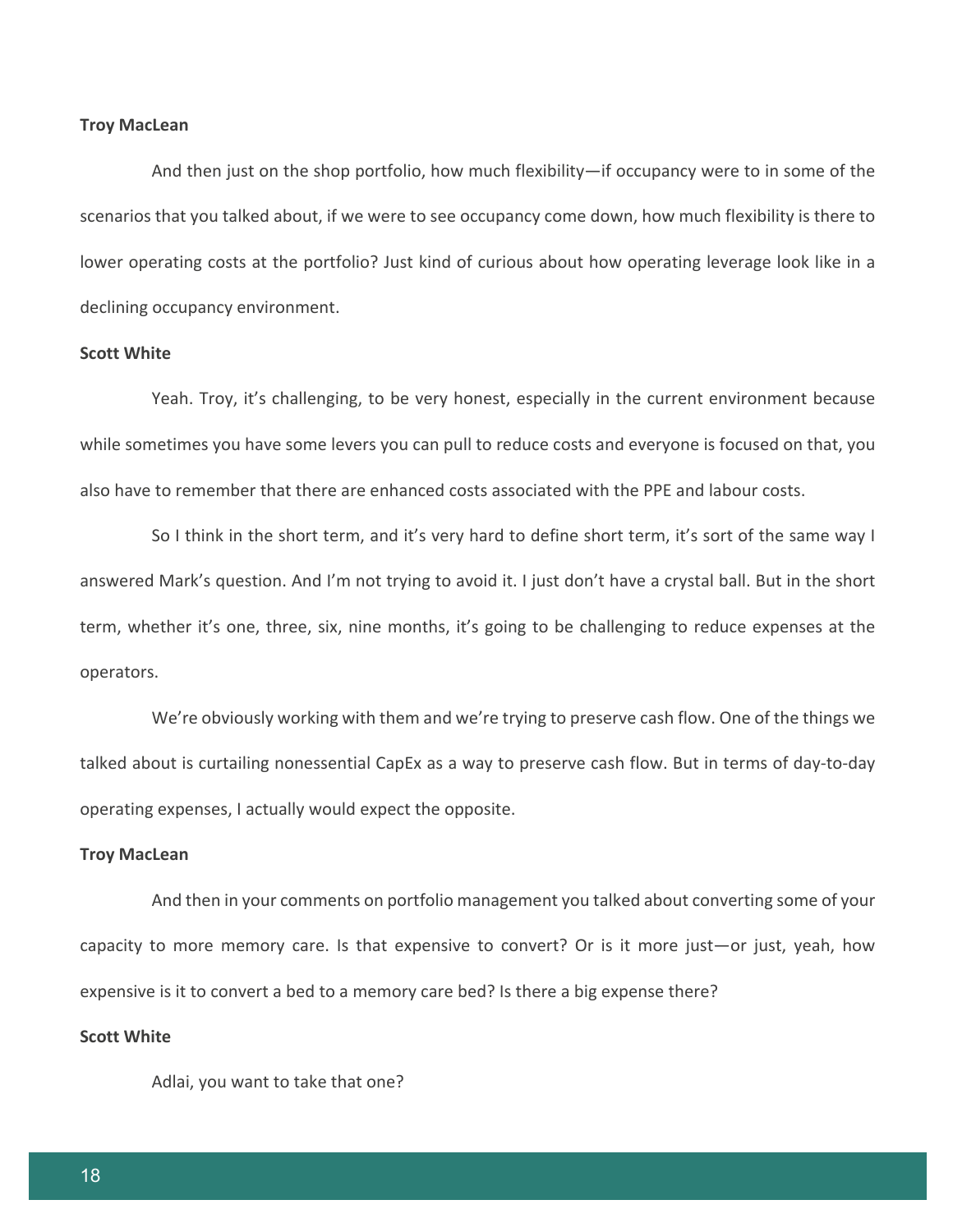## **Adlai Chester**

Yeah. Sure. So actually converting the room to a memory care room is very low cost. Where you get some additional cost is where you're taking wings because with memory care, once again, you have to restrict movement throughout the building and within specific areas. But overall, I would not say it's a material cost to make that change. I think the cost actually comes in is to not allowing residents to be admitted into that area during the period of renovation.

But once again, we see a huge reason to do this in some of our communities, especially before COVID, but even through COVID. On the backside of it this is something we'll definitely be looking to do.

#### **Troy MacLean**

Thank you. I'll turn it back.

## **Scott Higgs**

Thanks, Troy.

## **Scott White**

Thanks, Troy.

## **Operator**

And our next question comes from the line of Tal Woolley of National Bank Financial. Please go

ahead. Your line is open.

#### **Tal Woolley** — National Bank Financial

Hi. Good morning.

## **Scott White**

Good morning.

**Adlai Chester**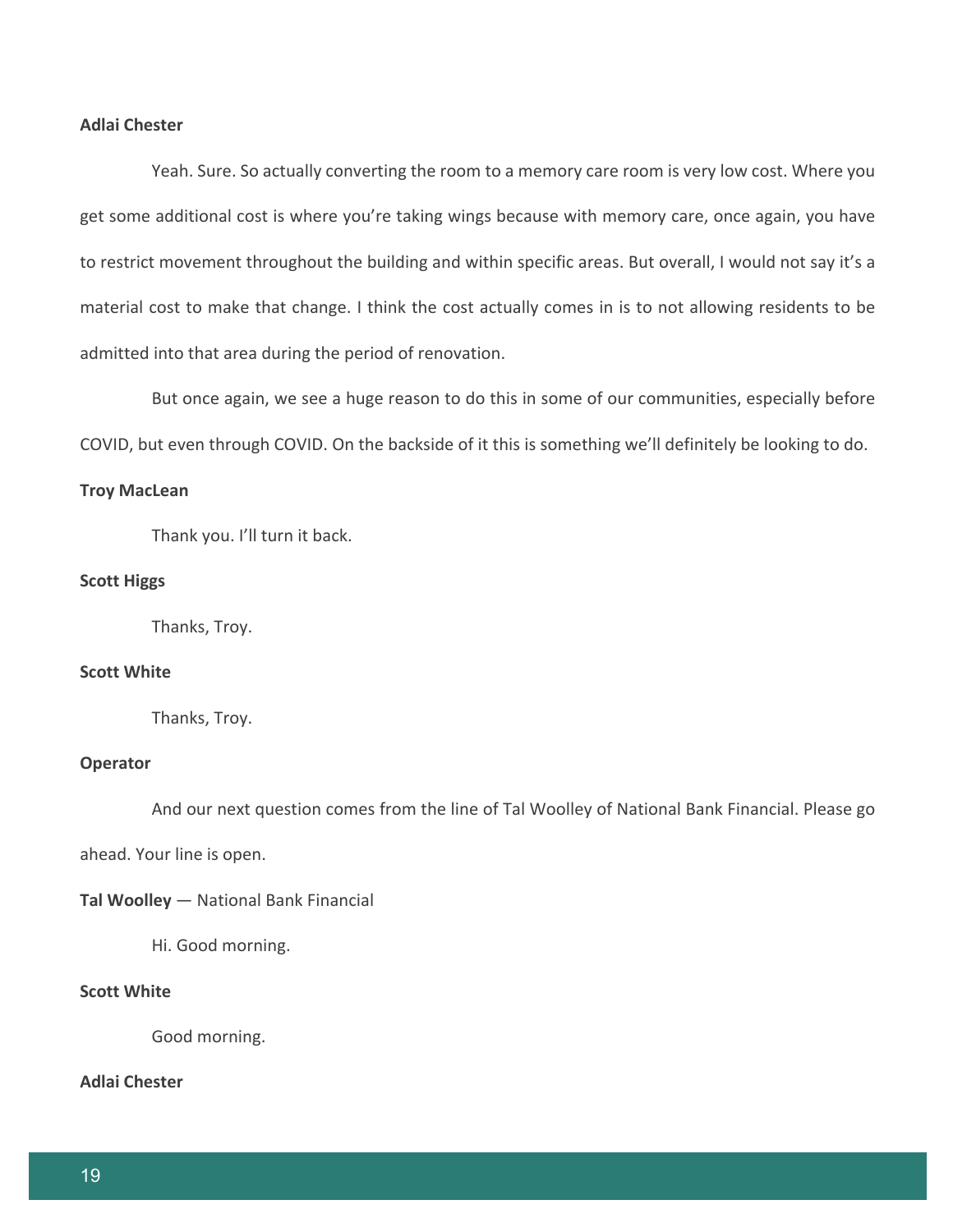Morning.

## **Tal Woolley**

Just wondering if you can speak to, given that you operate in a bunch of different States and most of us are up here in Canada—we don't have a tonne of time to monitor local news in a lot of the States—is there going to be—do you foresee any big differences in terms of how some of the States in which you operate are going to reopen? Can you just talk to sort of like are there any major differences amongst the different—in terms of the public health approach in the jurisdictions that you operate?

## **Scott White**

Absolutely. Tal, that's a great question. I actually think that's going to be a very significant macro across the country right now. You can see it playing out in terms of where the hot beds are.

It's funny because over the years we've talked about one of things that we have focused on was diversification. And one of those metrics is geographic diversification. And I often get questions help me understand that, Scott. Geographic diversification; you own real estate. Are there really nuances and differences in geographies? And I always said to people, you just don't know if a particular region is hit with unemployment or something that might impact facilities. Never did I imagine that something like this would actually have a geographic impact on facilities.

And there are certain regions in New York and New Jersey, in particular, where, gratefully we don't own many facilities, certainly not in the New York City area. I think there's going to be a considerable delay in returning to "normal". I think areas of the country that are more rural that have had lower impacts will have reopening plans at a much faster pace. And you're starting to see that already. Right now on a daily basis there is I hate to use the word political fighting, but there's a little bit of political nuance and fighting in terms of how rapidly some states are opening.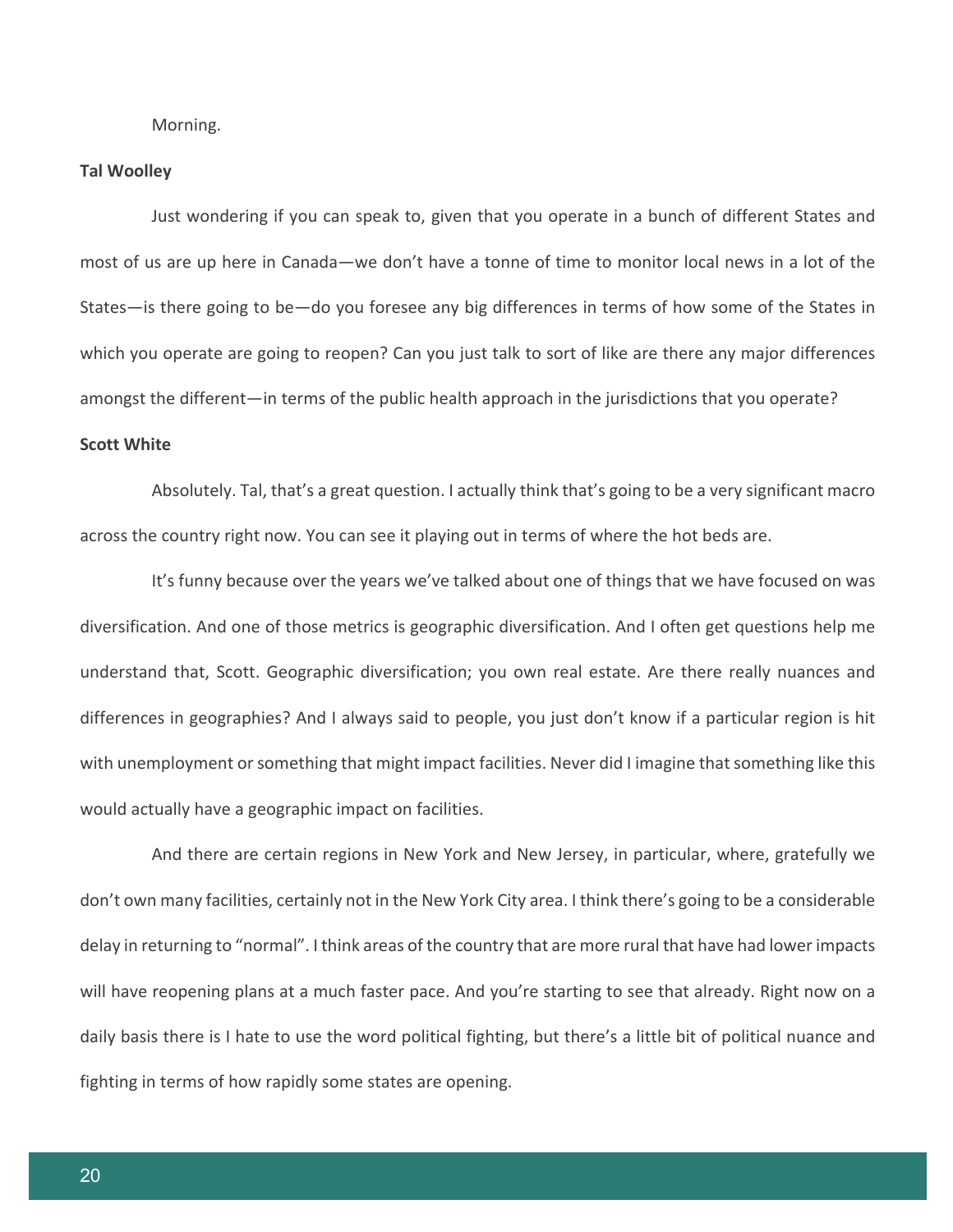And by opening, there's a phased approach too, right, in terms of a lot of people or a lot of governors are talking about in Phase 1, when we observe the following metrics, we will do A, B, and C. And in Phase 2, when we observe the following metrics, we will do A, B, and C. And those phases aren't consistent across regions.

Look, the other thing that we really need to be careful about and think about, and I think that the various regions and governors are thinking about this, is sort of what about that twin-peak-type effect, right? All of a sudden you open up and you allow a phased return to normalcy and then there's a spike, so to speak. What happens then?

I think you are going to see major regional differences, Tal.

## **Tal Woolley**

Okay. And in the medical office portfolio, one of the stories that's starting to emerge here is like how much or how far like office visitations for doctors have been down during a period of this crisis. What's your sense of like the capacity to pay rent in the medical office portfolio and how that might evolve going forward?

## **Scott White**

Yeah. So so far, we've been very fortunate. As we said, we've collected 96 percent of our medical office portfolio. We've also—part of the reason when we built this strategy and this risk mitigation associated with diversification was medical office buildings, or at least the way we own and operate them, there are hundreds of underlying tenants. So will you see pockets of certain types of doctors that are experiencing a reduction in visits, a reduction in income, and obviously an inability to pay rent? Yes, that is possible. But I don't think that will be across the board.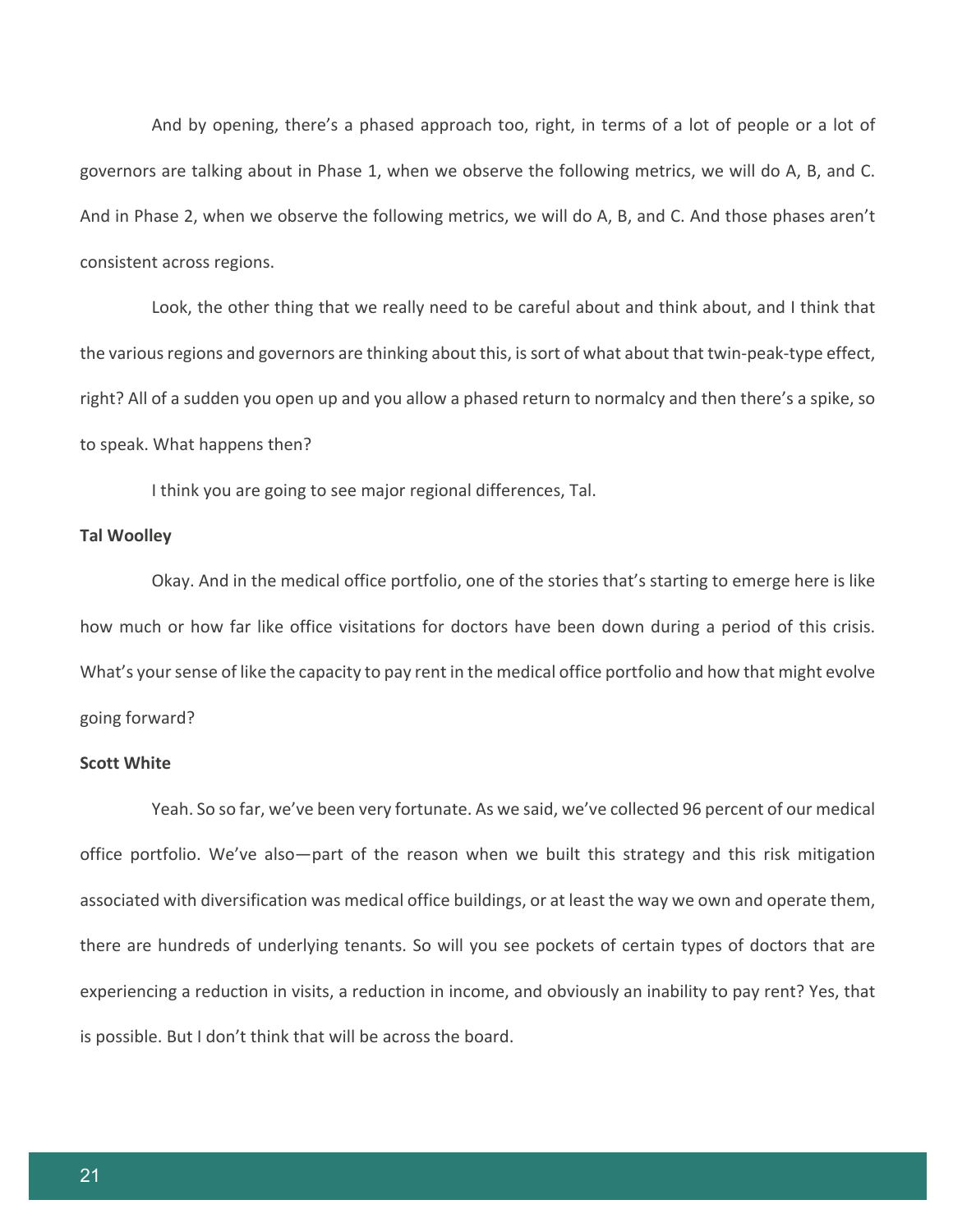There's no doubt, particularly in the States, where we don't own many medical office buildings. As you'll recall, we only have a handful in the US and most of them are in Canada. But in the US there has been a sizable uptick in telemedicine and televisits. There is a question about how long term that'll be, what will it mean on the back end for better or worse, what the implications are. Even in skilled nursing and seniors housing, will telemedicine replace the doctor's visit for standard types of evaluations and care. I think it's too early to know.

What I would say in particular about our MOB portfolio, again going back to the theme I talked about before in terms of geographic diversification, I've talked over and over and over again, maybe ad nauseam over the years, about how important diversification is. Again here, MOB, we have hundreds of different doctors in multiple Canadian provinces; a couple of different US States. My guess is there won't be a macro reduction across the entire portfolio, but I do think we could experience pockets of doctors that are transforming their business to fewer office visits.

I'll tell you the one place that I think we may see a small hit, but we're talking very small now, and especially in light of our portfolio, is things like parking revenue. When you have a telemedicine visit it is possible a doctor still works out of their office, still generates revenue, and still covers the rent. But as you may recall, part of our portfolio, and we're talking very, very small, does generate some parking revenue associated with office visits. So I think there could be a short-term hit there.

#### **Tal Woolley**

Okay. And then just to be clear, like so you're anticipating having to do some other operator transitions over the course of 2020?

#### **Scott White**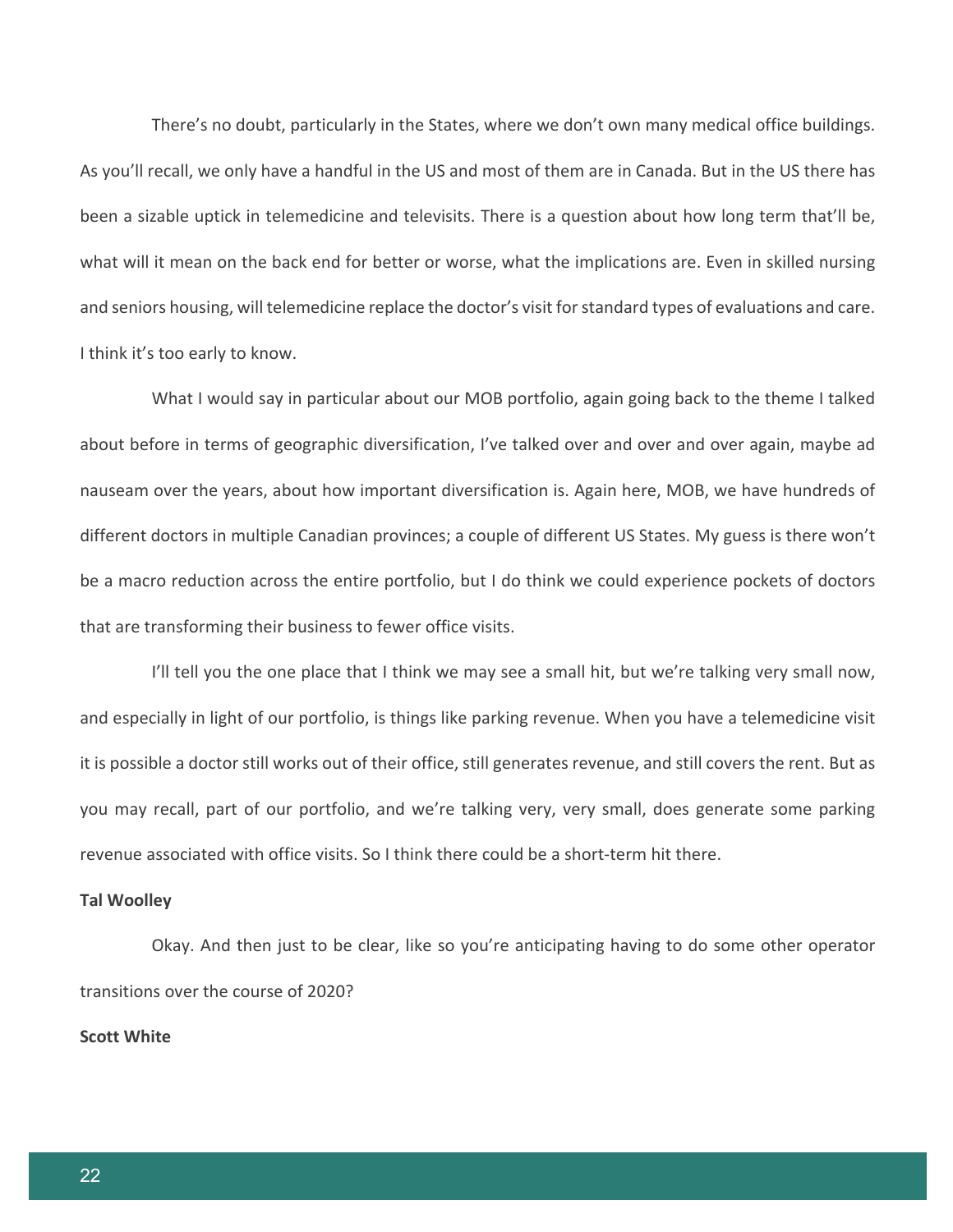I think it's hard to say. We don't have anything in particular planned right now, especially as we're in May and we're dealing with the current COVID crisis. But it's something that we've been focused on for the last year and a half or two years. And you think about our strategy and what we've done historically, it was start with a base, build it quickly so that you have a diversified portfolio, then reflect on as you've built it, you've built it in part through portfolio acquisitions. By definition, when we do a portfolio acquisition, not every facility and/or operator in that portfolio is the right long-term fit.

We made one significant change toward the end of last year, and we made another significant change that we just announced yesterday. I feel good about where we are, but we continue to monitor all of our operators and figure out who is right for us long term.

Portfolio management has been and will continue to be a major area of focus for us over 2020. But most immediately, it's really working with our operating partners to make sure that everybody is strong, safe, and that we get to "the other side".

## **Tal Woolley**

Okay. And I guess this transition deal with Royal, most of that was probably like negotiated and set prior to the virus emerging. Is it possible to do operator transitions in this environment like for the balance of the year? Like is that something you can even feasibly do?

#### **Scott White**

Sure. Sure.

## **Tal Woolley**

Okay.

## **Scott White**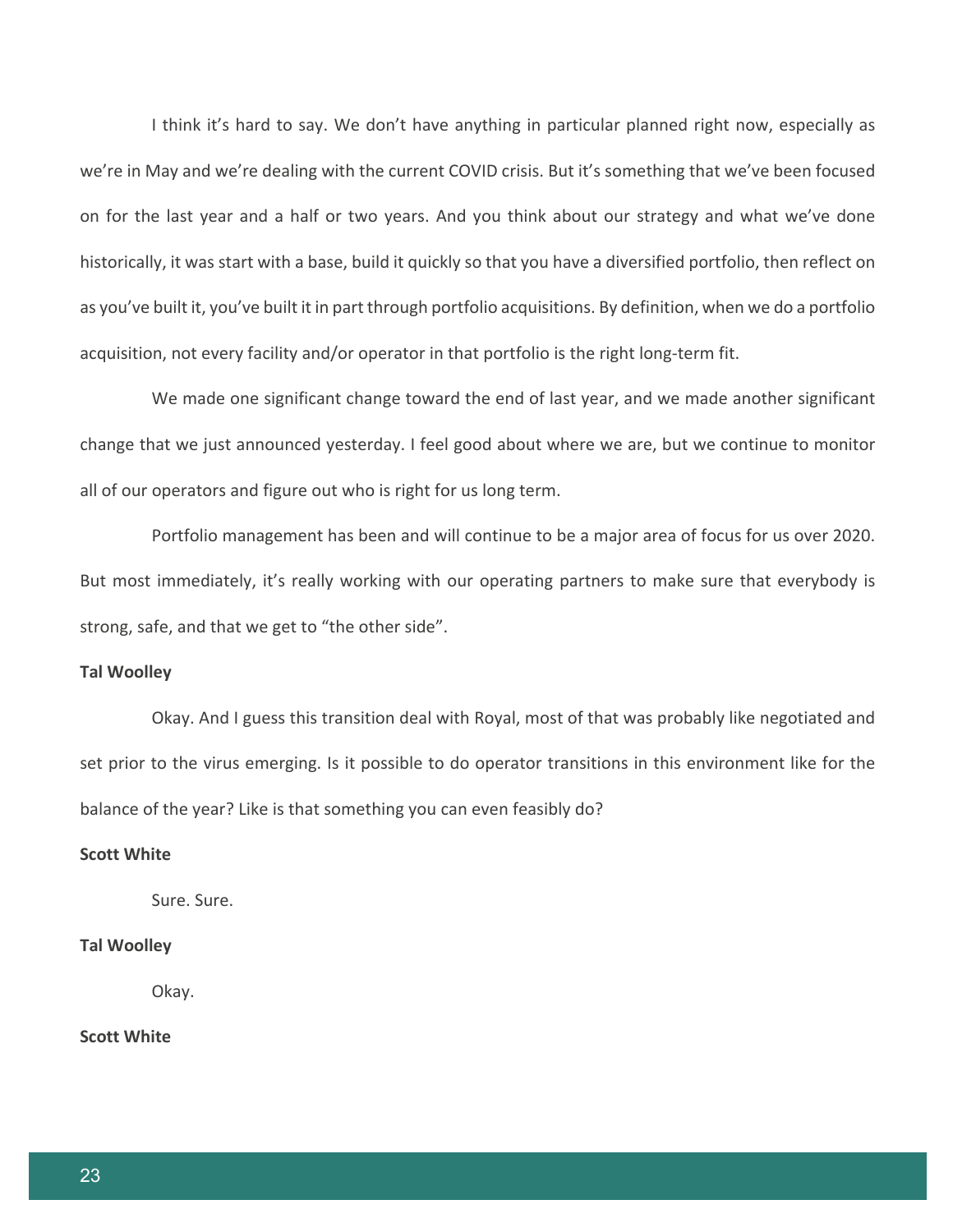Look, you're right. A lot of this was done ahead of time. However, as Adlai referenced, going down the stretch, things like building visits and due diligence and things that require physical presence were challenging, but we were creative. I think it makes it more challenging, but it is still very doable.

#### **Tal Woolley**

Okay. And then just lastly, any covenants that we should be keeping our eye on right now?

## **Scott White**

Higgs, do you want to give an update on that?

## **Scott Higgs**

Yeah. Certainly. So through Q1, we were in really good shape. And we're just going to continue to monitor as we progress through. But as of right now, no red flags.

## **Tal Woolley**

And are there any specific like debt-to-EBITDA covenants or anything like that that you need to

be keeping an eye on?

## **Scott Higgs**

No. I mean, I think from the primary perspective, as we disclosed in the MD&A, the ones that we monitor most closely are the leverage point and fixed charge cover.

## **Tal Woolley**

Okay.

## **Scott Higgs**

So those are the ones that monitor probably at the consolidated level the most closely.

### **Tal Woolley**

Okay. Perfect. Thanks, gentlemen.